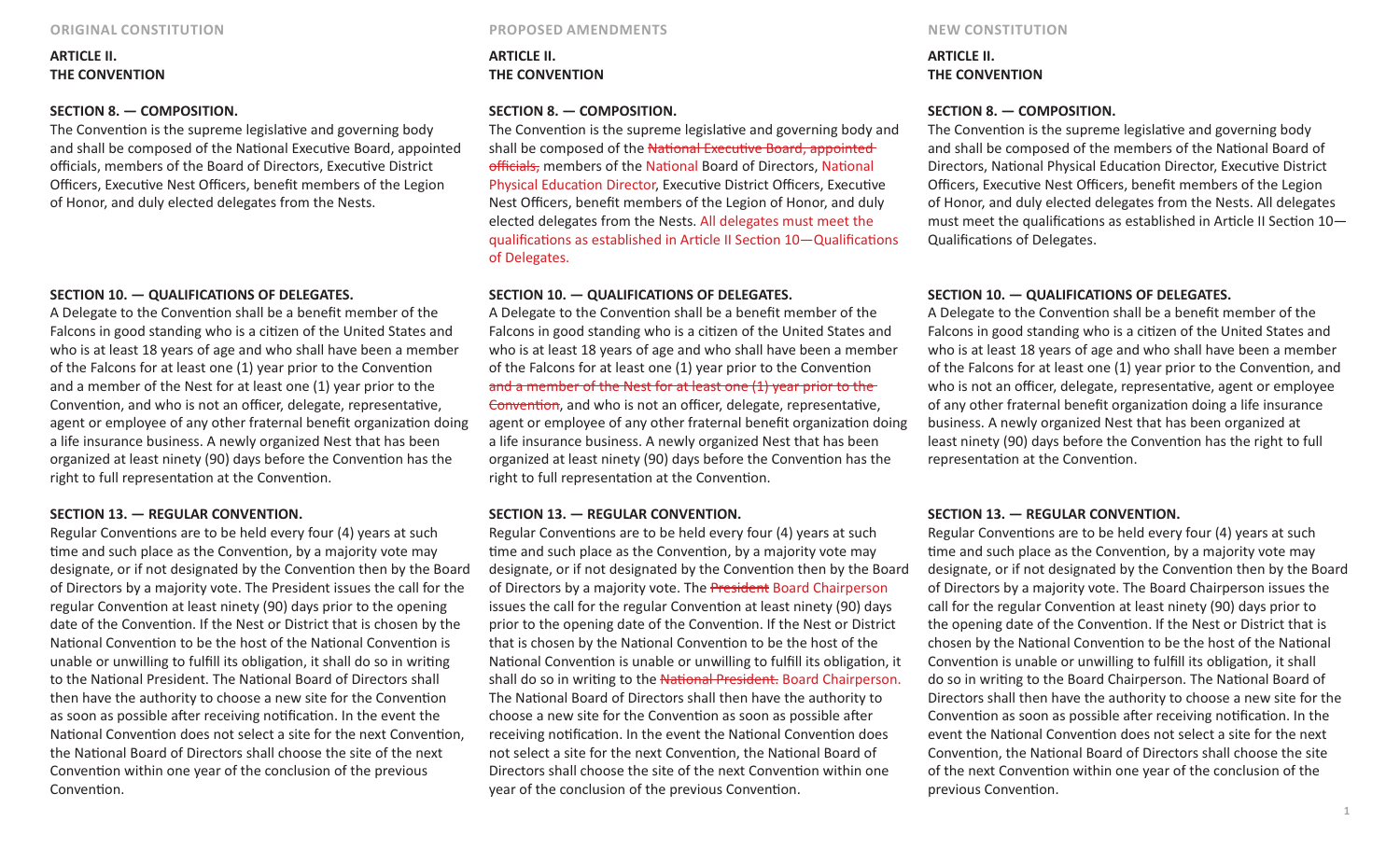# **SECTION 14. — SPECIAL CONVENTION.**

Special Conventions are called by the National President at such place and time designated by action of the Board of Directors or on written demand of at least one-third  $(1/3)$  of the Nests in good standing. The same shall be called within ninety (90) days time of the action of the Board of Directors or demand of the Nests.

# **SECTION 15. — NOTICE OF SPECIAL CONVENTION.**

Written notice of the call for a Special Convention shall be mailed by the National Secretary/Treasurer to each Nest at least sixty (60) days before such Special Convention. The notice shall state the time, place and subject matter to be considered and no subjects other than those stated in the notice shall be considered.

# **SECTION 17. — OPENING OF THE CONVENTION.**

The Convention shall be convened by the National President, who shall act as temporary Chairman. NationalSecretary/ Treasurer shall act as the temporary Convention Secretary. At least five (5) days before the Convention, the National President appoints a Credentials Committee of at least five (5) members.

This Committee shall meet one (1) day prior to the opening of the Convention in order to prepare and to give their report of all approved delegates at the first session.

# **SECTION 18. — ORDER OF FIRST SESSION.**

(1) Report of Credentials Committee. (2) Verification of quorum. (3) Administration of Oath to Delegates. (4) Adoption of Standing Rules of the Convention. (5) Appointment of Ballot Committee. (6) Announcement of Convention Committees. (7) Set the remuneration of the Convention Secretary. (8) Nomination and election of Convention Officers. (9) Administration of Oath of Office to Convention Officers. (10) Relinquish the chair to the elected Convention Officers.

# **SECTION 14. — SPECIAL CONVENTION.**

Special Conventions are called by the National President Board Chairperson at such place and time designated by action of the Board of Directors or on written demand of at least one-third (1⁄3) of the Nests in good standing. The same shall be called within ninety (90) days time of the action of the Board of Directors or demand of the Nests.

# **SECTION 15. — NOTICE OF SPECIAL CONVENTION.**

Written notice of the call for a Special Convention shall be mailed by the National Secretary/ Treasurer Board Vice Chairperson to each Nest at least sixty  $(60)$  (75) days before such Special Convention. The notice shall state the time, place and subject matter to be considered and no subjects other than those stated in the notice shall be considered.

# **SECTION 17. — OPENING OF THE CONVENTION.**

The Convention shall be convened by the National President, Board Chairperson who shall act as temporary Convention Chairperson. The National Secretary/Treasurer Board Vice Chairperson shall act as temporary Convention Secretary. At least five (5) thirty (30) days before the Convention, the National President Board Chairperson appoints a Credentials Committee of at least five (5) members.

This Committee shall meet  $one(1)$  day prior to the opening of the Convention in order to prepare and to give their report of all approved delegates at the first session.

# **SECTION 18. — ORDER OF FIRST SESSION.**

(1) Report of Credentials Committee. (2) Verification of quorum. (3) Administration of Oath to Delegates. (4) Adoption of Standing Rules of the Convention. (5) Appointment of Ballot Committee. Announcement of Parliamentarian (6) Announcement of Convention Committees.

(7) Set the remuneration of the Convention Secretary. (8) Nomination and election of Convention Officers. (9) Administration of Oath of Office to Convention Officers. (10) Relinquish the chair to the elected Convention Officers.

# **SECTION 14. — SPECIAL CONVENTION.**

Special Conventions are called by the Board Chairperson at such place and time designated by action of the Board of Directors or on written demand of at least one-third  $(1/3)$  of the Nests in good standing. The same shall be called within ninety (90) days time of the action of the Board of Directors or demand of the Nests.

# **SECTION 15. — NOTICE OF SPECIAL CONVENTION.**

Written notice of the call for a Special Convention shall be mailed by the Board Vice Chairperson to each Nest at least sixty (75) days before such Special Convention. The notice shall state the time, place and subject matter to be considered and no subjects other than those stated in the notice shall be considered.

# **SECTION 17. — OPENING OF THE CONVENTION.**

The Convention shall be convened by the Board Chairperson who shall act as temporary Convention Chairperson. The Board Vice Chairperson shall act as temporary Convention Secretary. At least thirty (30) days before the Convention, the Board Chairperson appoints a Credentials Committee of at least five (5) members.

This Committee shall meet prior to the opening of the Convention in order to prepare and to give their report of all approved delegates at the first session.

# **SECTION 18. — ORDER OF FIRST SESSION.**

(1) Report of Credentials Committee.

(2) Verification of quorum.

- (3) Administration of Oath to Delegates.
- (4) Adoption of Standing Rules of the Convention.
- (5) Announcement of Parliamentarian.
- (6) Announcement of Convention Committees.
- (7) Set the remuneration of the Convention Secretary.
- (8) Nomination and election of Convention Officers.
- (9) Administration of Oath of Office to Convention Officers.
- (10) Relinquish the chair to the elected Convention Officers.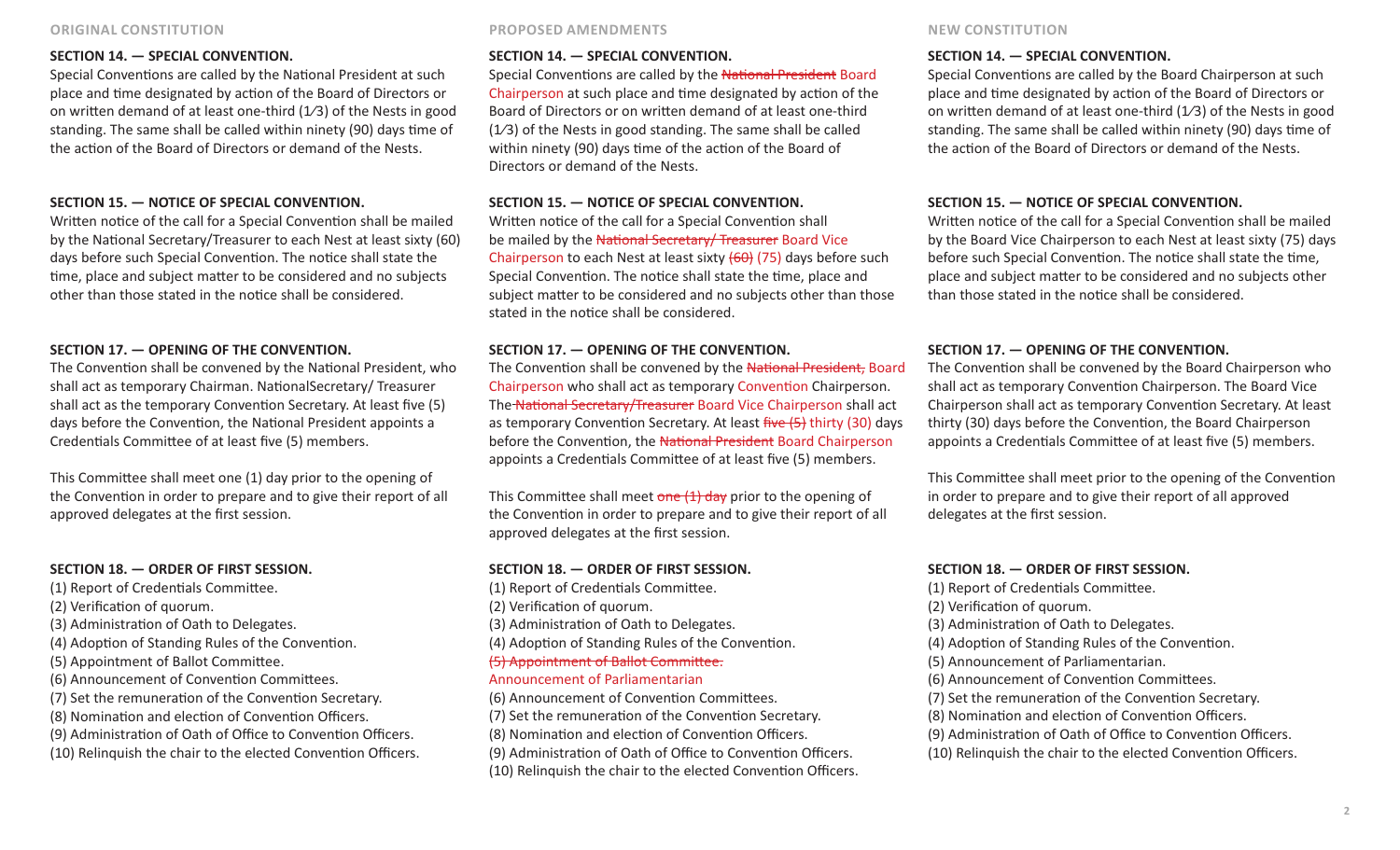# **SECTION 19. — OFFICERS OF THE CONVENTION.**

The Convention shall elect the following Officers from amongst its own members: Chairman and Vice Chairman who shall perform the duties incident to his/her office and a Secretary who shall be responsible for taking the Minutes of the Convention; summarizing the Minutes of the previous session at the beginning of each Convention Session; and submitting the Convention Minutes within ninety (90) days of the close of the National Convention to all members of the National Board of Directors for review. Within ninety (90) days of receipt of the initial draft, the Executive Committee shall work with the National Directors to edit, correct and modify the Minutes. At the meeting of the National Board of Directors following completion of the edited Minutes, the Board shall vote to approve the Minutes for distribution. The approved Minutes shall be posted to the National website within five (5) days following the National Board of Directors meeting.

#### **SECTION 20. — CONVENTION COMMITTEES.**

The National President, in cooperation with the Board of Directors, shall appoint the following committees of at least five (5) members: a Steering Committee, a Compensation Committee, a Grievance Committee, a Resolutions Committee, a Credentials Committee, a Sergeant-at-arms Committee, and a Motions Committee. The Motions Committee shall be appointed at least 60 days prior to the Convention. The Nominations Committee shall be selected by the Executive Board at least sixty (60) days prior to the Convention. The Falconette Committee shall consist of the National Falconette Chairperson, District Female Vice Presidents, and Falconette members of the Board of Directors that are delegates to the Convention. The Physical Culture Committee shall consist of the National Physical Education Director/Directress and all Nest and District Instructors and Instructresses that are delegates to the Convention.

#### **SECTION 19. — OFFICERS OF THE CONVENTION.**

The Convention shall elect the following Officers from amongst its own members: Chairperson and Vice Chairperson who shall perform the duties incident to his/her office and a Secretary who shall be responsible for taking the Minutes of the Convention; summarizing the Minutes of the previous session at the beginning of each Convention Session; and submitting the Convention Minutes within ninety (90) days of the close of the National Convention to all members of the National Board of Directors for review. Within ninety (90) days of receipt of the initial draft, the Executive Committee Council shall work with the National Directors to edit, correct and modify the Minutes. At the meeting of the National Board of Directors following completion of the edited Minutes, the Board shall vote to approve the Minutes for distribution. The approved Minutes shall be posted to the National website within five (5) days following the National Board of Directors meeting.

# **SECTION 20. — CONVENTION COMMITTEES.**

The National President, in cooperation Board Chairperson, in consultation with the Board of Directors, shall appoint a Parliamentarian for the Convention, and the following committees of at least five (5) members: a Steering Committee, a Compensation Committee, a Grievance Committee, a Resolutions Committee, a Credentials Committee, a Sergeant-at-arms Committee, and a Ballot Motions Committee. The Motions Committee shall be appointed at

### least 60 days prior to the Convention.

The Nominations Committee shall be selected and its duties assigned, by the Executive Board National Directors, except for the Board Chairperson and Board Vice Chairperson, at least one (1) year prior to the Convention. Members of the Nominations Committee shall be comprised of members of the National Board of Directors.

The Falconette Committee shall consist of the National Falconette Chairperson, District Female Vice Presidents, and Falconette members of the Board of Directors that are delegates to the Convention.

The Physical Culture Committee shall consist of the National Physical Education Director/Directress and all Nest and District Instructors and Instructresses that are delegates to the Convention.

### **SECTION 19. — OFFICERS OF THE CONVENTION.**

The Convention shall elect the following Officers from amongst its own members: Chairperson and Vice Chairperson who shall perform the duties incident to his/her office and a Secretary who shall be responsible for taking the Minutes of the Convention; summarizing the Minutes of the previous session at the beginning of each Convention Session; and submitting the Convention Minutes within ninety (90) days of the close of the National Convention to all members of the National Board of Directors for review. Within ninety (90) days of receipt of the initial draft, the Executive Council shall work with the National Directors to edit, correct and modify the Minutes. At the meeting of the National Board of Directors following completion of the edited Minutes, the Board shall vote to approve the Minutes for distribution. The approved Minutes shall be posted to the National website within five (5) days following the National Board of Directors meeting.

### **SECTION 20. — CONVENTION COMMITTEES.**

The Board Chairperson, in consultation with the Board of Directors, shall appoint a Parliamentarian for the Convention, and the following committees of at least five (5) members: a Steering Committee, a Compensation Committee, a Grievance Committee, a Resolutions Committee, a Credentials Committee, a Sergeant-atarms Committee, and a Ballot Committee.

The Nominations Committee shall be selected and its duties assigned, by the National Directors, except for the Board Chairperson and Board Vice Chairperson, at least one (1) year prior to the Convention. Members of the Nominations Committee shall be comprised of members of the National Board of Directors.

The Falconette Committee shall consist of the National Falconette Chairperson, District Female Vice Presidents, and Falconette members of the Board of Directors that are delegates to the Convention.

The Physical Culture Committee shall consist of the National Physical Education Director and all Nest and District Instructors that are delegates to the Convention.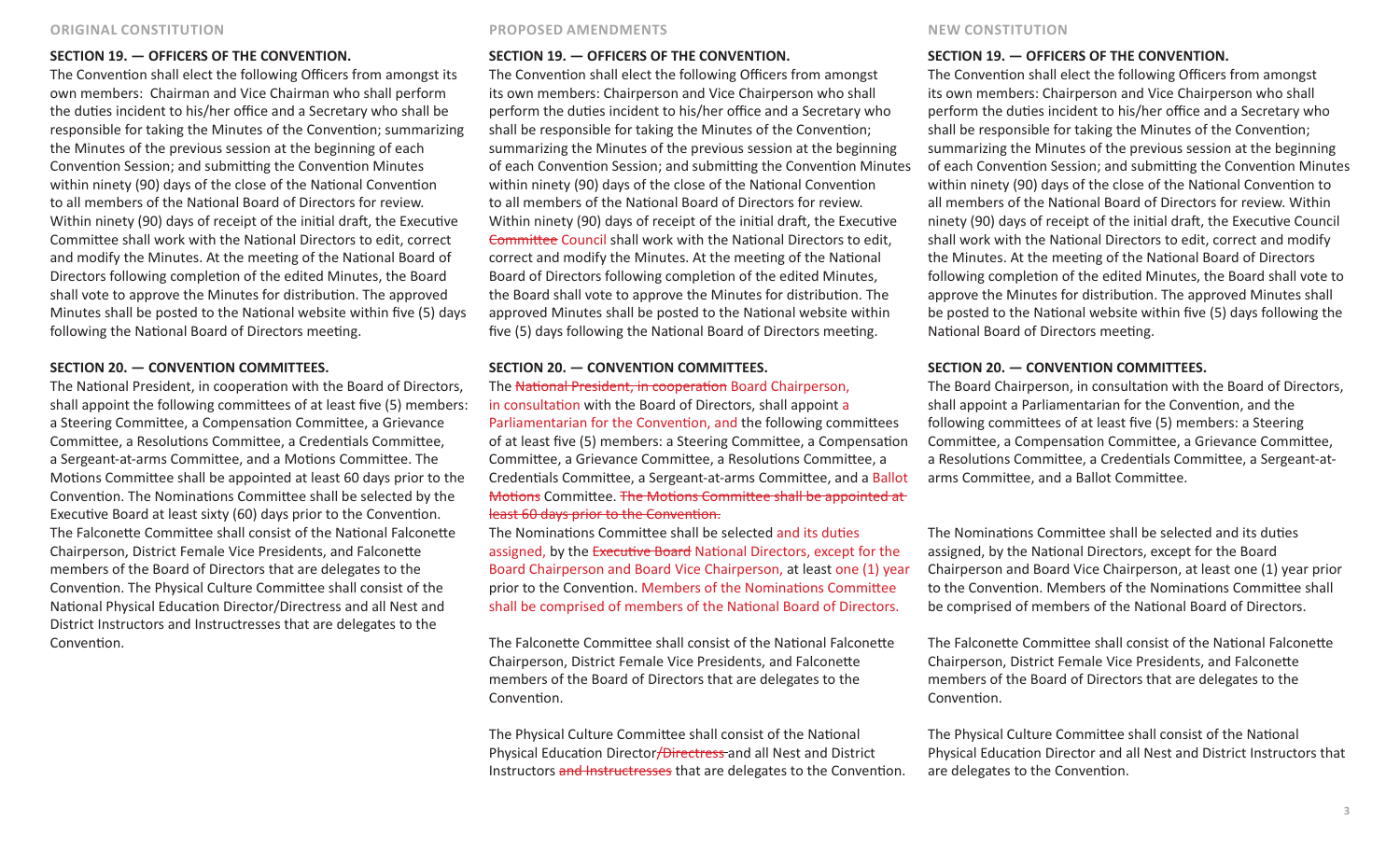### **SECTION 21. — POWERS OF THE CONVENTION.**

(1) To possess jurisdiction over all Members and Officers, the National Board and Districts, and Nests provided in these Bylaws.

(2) To be the judge of the election and qualifications of its own members.

(3) To elect, and fix the salaries for National Officers provided by these Bylaws, as well as the compensation of the Board of Directors and any Committees deemed necessary.

(4) To redress grievances and prefer and determine charges against any member, representative, Officer or Director.

(5) To amend, enact or repeal these Bylaws or the Articles of Incorporations of the Falcons in the manner provided herein.

(6) To do and perform any and all other acts and things by it deemed necessary or expedient for the welfare and perpetuity of the Falcons and to carry out its purposes and objects.

The duties and responsibilities of each Convention Committee (except the Nominations Committee) shall be provided in writing to all Committee Members at least thirty (30) days in advance of the start of the Convention. Such duties and responsibilities shall also be printed in the official publication in advance of the Convention.

#### **SECTION 21. — POWERS OF THE CONVENTION.**

(1) To possess jurisdiction over all Members and Officers, the National Board and Districts, and Nests provided in these Bylaws.

(2) To be the judge of the election and qualifications of its own members.

## (3) To elect, and fix the salaries for National Officers provided by these Bylaws, as well as the compensation of the Board of Directors and any Committees deemed necessary.

(3) To elect (by majority vote) and fix the compensation of the Board Chairperson and Board Vice Chairperson of the National Board of Directors. To elect and fix the compensation of the National Board of Directors, and any committees deemed necessary by the National Convention.

(4) To redress grievances. and refer and determine charges against any member, representative, Officer or Director.

(5) To amend, enact or repeal these Bylaws or the Articles of Incorporations of the Falcons in the manner provided herein.

(6) To do and perform any and all other acts and things by it deemed necessary or expedient for the welfare and perpetuity of the Falcons and to carry out its purposes and objects.

(7) To review the financial standing of the Society and ensure that a financial report is prepared and presented to the Convention.

The duties and responsibilities of each Convention Committee (except the Nominations Committee) shall be provided in writing to all Committee Members at least thirty (30) days in advance of the start of the Convention. Such duties and responsibilities shall also be printed in the official publication in advance of the Convention.

### **SECTION 21. — POWERS OF THE CONVENTION.**

(1) To possess jurisdiction over all Members and Officers, the National Board and Districts, and Nests provided in these Bylaws.

(2) To be the judge of the election and qualifications of its own members.

(3) To elect (by majority vote) and fix the compensation of the Board Chairperson and Board Vice Chairperson of the National Board of Directors. To elect and fix the compensation of the National Board of Directors, and any committees deemed necessary by the National Convention.

(4) To redress grievances.

(5) To amend, enact or repeal these Bylaws or the Articles of Incorporations of the Falcons in the manner provided herein.

(6) To do and perform any and all other acts and things by it deemed necessary or expedient for the welfare and perpetuity of the Falcons and to carry out its purposes and objects.

(7) To review the financial standing of the Society and ensure that a financial report is prepared and presented to the Convention.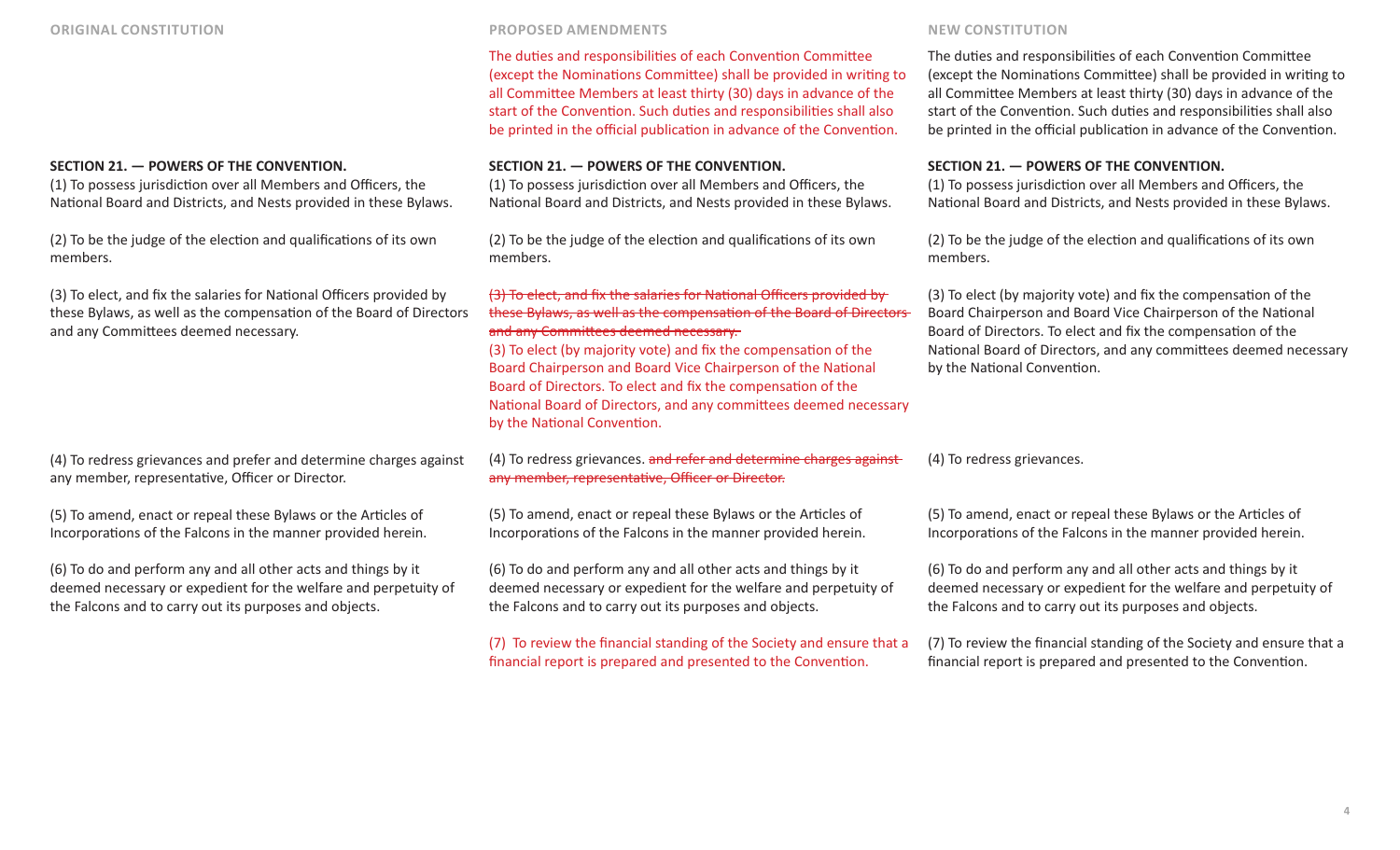# **ARTICLE III. OFFICERS OF THE FALCONS**

### **SECTION 22. — ELECTED OFFICERS.**

The Elected Officers of the Falcons shall be as follows: National President, National First Vice President, National Second Vice President and one (1) National Director from each District where the Director is a benefit member from a Nest in that District, all of whom shall constitute the Board of Directors. The National Directors are nominated as follows: One (1) Director from each District shall be nominated at the Plenary Meeting to be held at least sixty (60) days prior to the National Convention. The immediate past National President shall serve as Director for one (1) year after term in office.

#### **ORIGINAL CONSTITUTION PROPOSED AMENDMENTS NEW CONSTITUTION**

#### **ARTICLE III. OFFICERS OF THE FALCONS. BOARD OF DIRECTORS–COMPOSITION**

**SECTION 22. — ELECTED OFFICERS BOARD OF DIRECTORS.** The Elected Officers of the Falcons shall be as follows: National President, National First Vice President, National Second Vice President and one (1) National Director from each District where the Director is a benefit member from a Nest in that District, all of whom shall constitute the Board of Directors.

The National Board of Directors shall consist of a Chairperson, a Vice Chairperson and one (1) National Director from each District where the Director is a benefit member from a Nest in that District, all of whom shall constitute the Board of Directors.

The National Directors are nominated as follows: One (1) Director from each District shall be nominated at the Plenary Meeting to be held at least sixty (60) days prior to the National Convention.

The nomination process for National Directors, Board Chairperson and Board Vice Chairperson is as follows:

(1) A Nominations Committee is selected by the National Board of Directors at least one (1) year prior to the start of the National Convention.

(2) The National Board of Directors shall establish the suggested criteria for potential Board Members, Board Chairperson and Board Vice Chairperson and send such criteria to each District President at least nine (9) months prior to the start of the National Convention. The information will also be published in the PFA website and magazine.

(3) Candidates for Board Chairperson and Board Vice Chairperson shall submit their nomination to the Chairperson of the Nominations Committee not later than March 1 of the Convention year.

(4) Each District shall hold a Plenary Meeting for the purpose of electing a nominee to the Board of Directors. This meeting shall be held by March 1 of the Convention year.

(5) Each District shall submit their candidate to the Nominations

# **ARTICLE III. BOARD OF DIRECTORS–COMPOSITION**

**SECTION 22. — ELECTED BOARD OF DIRECTORS.** 

The National Board of Directors shall consist of a Chairperson, a Vice Chairperson and one (1) National Director from each District where the Director is a benefit member from a Nest in that District, all of whom shall constitute the Board of Directors.

The nomination process for National Directors, Board Chairperson and Board Vice Chairperson is as follows:

(1) A Nominations Committee is selected by the National Board of Directors at least one (1) year prior to the start of the National Convention.

(2) The National Board of Directors shall establish the suggested criteria for potential Board Members, Board Chairperson and Board Vice Chairperson and send such criteria to each District President at least nine (9) months prior to the start of the National Convention. The information will also be published in the PFA website and magazine.

(3) Candidates for Board Chairperson and Board Vice Chairperson shall submit their nomination to the Chairperson of the Nominations Committee not later than March 1 of the Convention year.

(4) Each District shall hold a Plenary Meeting for the purpose of electing a nominee to the Board of Directors. This meeting shall be held by March 1 of the Convention year.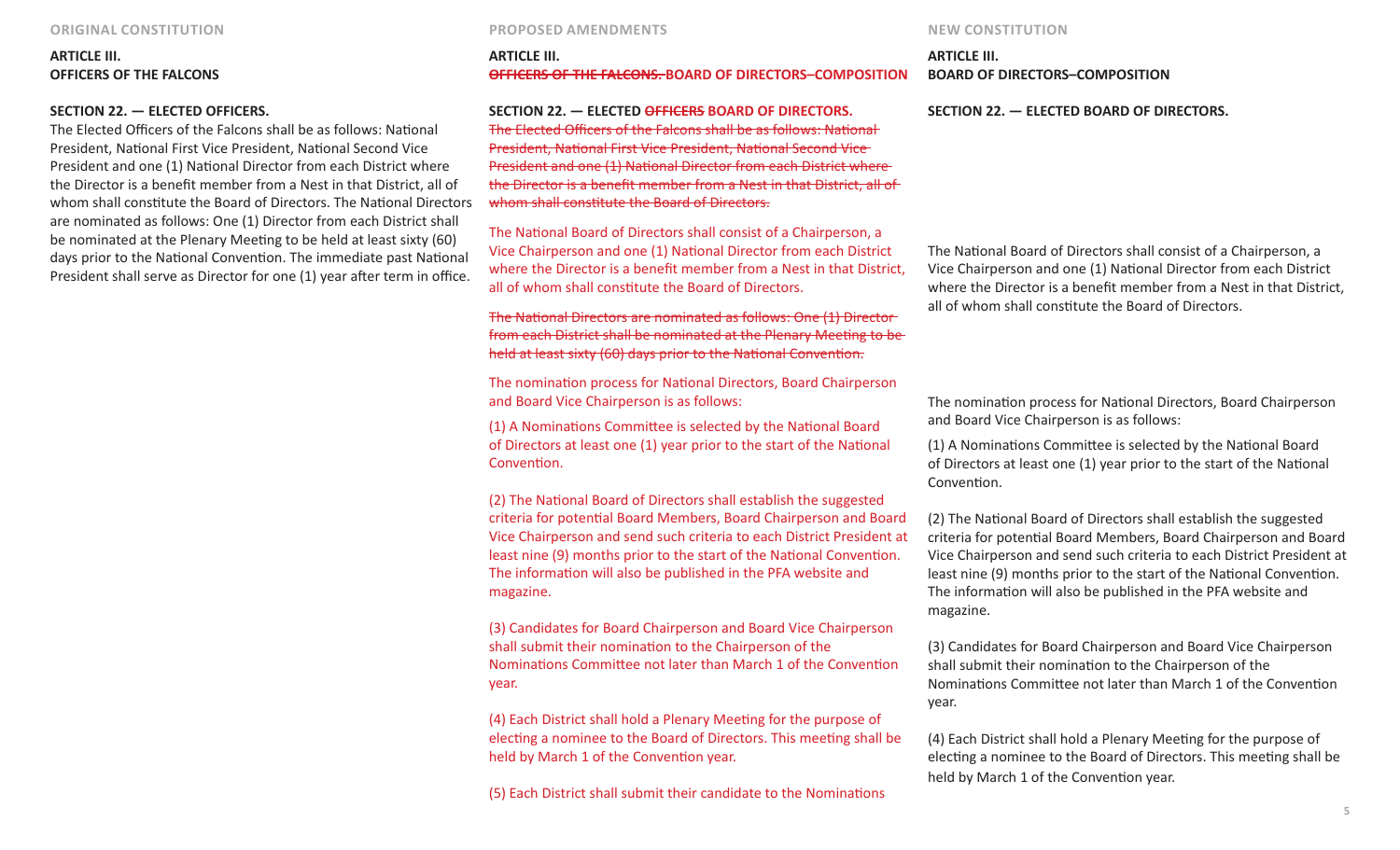# Committee Board Chairperson within two (2) weeks of the conclusion of the District Plenary Meeting.

(6) The Nominations Committee shall meet by the end of March of the Convention year to review the qualifications of the Board candidates and Board Chairperson and Board Vice Chairperson candidates and determine whether a candidate possesses the necessary qualifications. Within three (3) days of the Committee meeting, the Committee Chairperson shall submit a report with its recommendations regarding each candidate to the Chairperson of the Board.

(7) The Board Chairperson shall then call a meeting of the Board to vote on the Nominations Committee's recommendations. If there is a recommendation to reject a candidate, that recommendation must be approved by a 2/3 majority vote of the Board members in attendance at the meeting.

(8) Each District President shall be notified by the Board Chairperson as to the result of the Board's decision regarding candidates within three (3) days of the conclusion of the Board meeting. Each Board Chairperson and Board Vice Chairperson candidate shall be notified by the Board Chairperson as to the result of the Board's decision regarding candidates within three (3) days of the conclusion of the Board meeting.

(9) All candidates shall be published on the Polish Falcons website and in the Polish Falcons magazine at least 30 days before the start of the Convention.

The immediate past National President shall serve as Director for one (1) year after term in office.

#### **SECTION 23. — APPOINTED OFFICIALS.**

The Appointed Officials of the Falcons shall be a Legal Counsel, Communications Director, National Physical Education Director/ Directress and Chaplain, all of whom shall be benefit members in good standing.

(5) Each District shall submit their candidate to the Nominations Committee Board Chairperson within two (2) weeks of the conclusion of the District Plenary Meeting.

(6) The Nominations Committee shall meet by the end of March of the Convention year to review the qualifications of the Board candidates and Board Chairperson and Board Vice Chairperson candidates and determine whether a candidate possesses the necessary qualifications. Within three (3) days of the Committee meeting, the Committee Chairperson shall submit a report with its recommendations regarding each candidate to the Chairperson of the Board.

(7) The Board Chairperson shall then call a meeting of the Board to vote on the Nominations Committee's recommendations. If there is a recommendation to reject a candidate, that recommendation must be approved by a 2/3 majority vote of the Board members in attendance at the meeting.

(8) Each District President shall be notified by the Board Chairperson as to the result of the Board's decision regarding candidates within three (3) days of the conclusion of the Board meeting. Each Board Chairperson and Board Vice Chairperson candidate shall be notified by the Board Chairperson as to the result of the Board's decision regarding candidates within three (3) days of the conclusion of the Board meeting.

(9) All candidates shall be published on the Polish Falcons website and in the Polish Falcons magazine at least 30 days before the start of the Convention.

#### **SECTION 23. — APPOINTED OFFICIALS.**

The Appointed Officials of the Falcons shall be a Legal Counsel, Communications Director, National Physical Education Director/ Directress and Chaplain, all of whom shall be benefit members in good standing.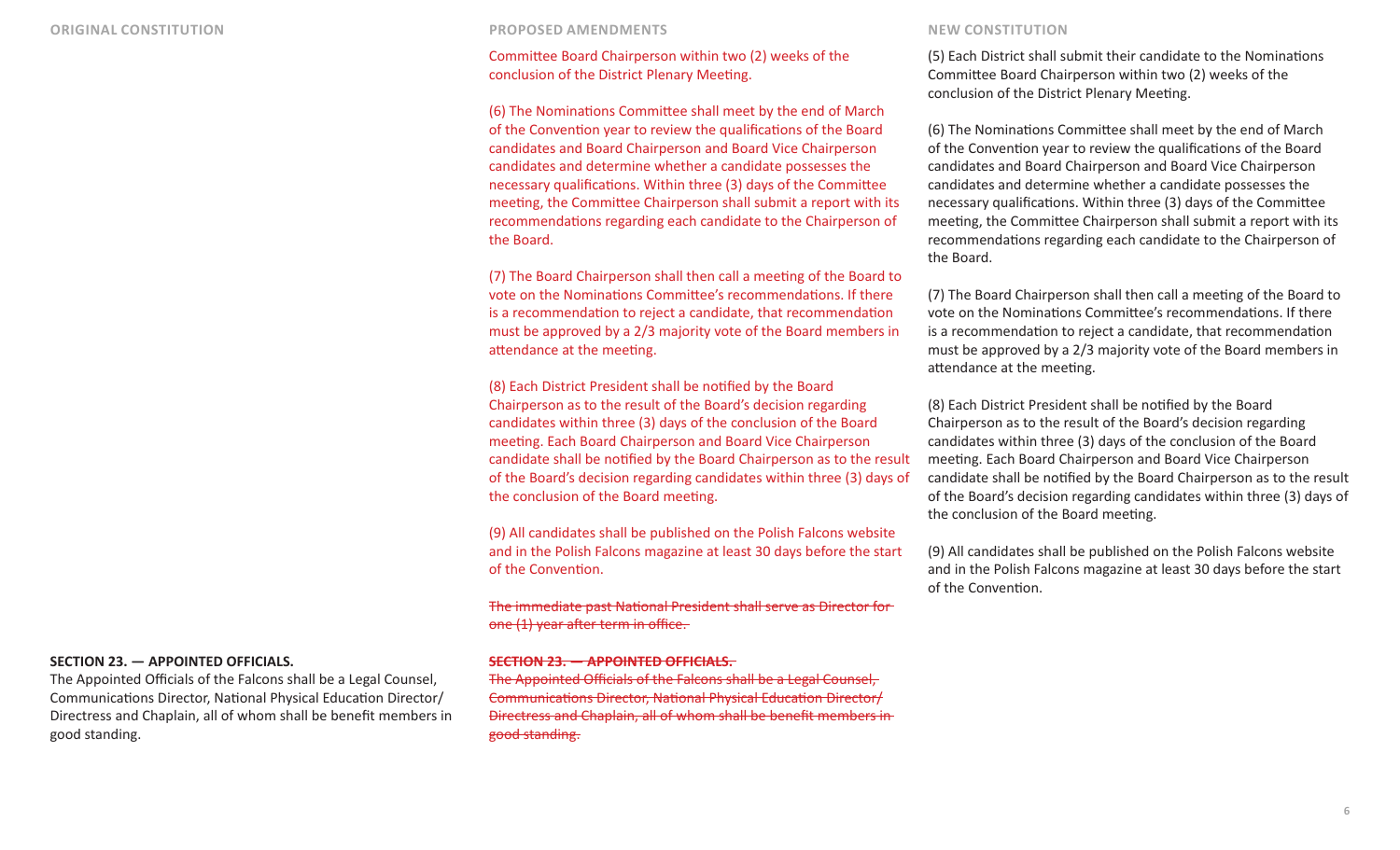### **SECTION 24. — QUALIFICATION.**

An Elected Officer of the Falcons must be a citizen of the United States and an adult member in good standing for at least five (5) years at the time of his/her election and a Delegate to the National Convention. He or she must not be an officer, delegate, representative, agent or employee of any other fraternal benefit organization doing a life insurance business. Also, no person shall be elected to office after attaining age 70.

#### **SECTION 24. — QUALIFICATION.**

An Elected Officer A National Director of the Falcons must be a citizen of the United States and an adult member in good standing for at least five (5) years at the time of his/her election and a Delegate to the National Convention.

To be a director of the Board of Directors (including the Board Chairperson and Board Vice Chairperson), an individual must be capable of assuming the responsibilities as outlined herein and as established by the Society from time to time. These qualifications shall reflect the complexity and magnitude of the business and affairs of the Society and shall therefore include expertise in corporate governance, financial accounting and insurance, among others.

(1) A Director shall be a Benefit Member in Good Standing of the Polish Falcons **at all time** for five consecutive years prior to their election to the Board of Directors.

(2) No person shall be elected to office after attaining age 70.

(3) A Director shall not be an officer, director, delegate, representative, agent or employee of any other fraternal benefit organization doing a life insurance business.

(4) A Director shall not be a paid full-time employee of PFA National Headquarters.

(5) A Director shall possess relevant work experience and/or educational background as set forth by the Board of Directors.

#### **SECTION 24. — QUALIFICATION.**

To be a director of the Board of Directors (including the Board Chairperson and Board Vice Chairperson), an individual must be capable of assuming the responsibilities as outlined herein and as established by the Society from time to time. These qualifications shall reflect the complexity and magnitude of the business and affairs of the Society and shall therefore include expertise in corporate governance, financial accounting and insurance, among others.

(1) A Director shall be a Benefit Member in Good Standing of the Polish Falcons **at all time** for five consecutive years prior to their election to the Board of Directors.

(2) No person shall be elected to office after attaining age 70.

(3) A Director shall not be an officer, director, delegate, representative, agent or employee of any other fraternal benefit organization doing a life insurance business.

(4) A Director shall not be a paid full-time employee of PFA National Headquarters.

(5) A Director shall possess relevant work experience and/or educational background as set forth by the Board of Directors.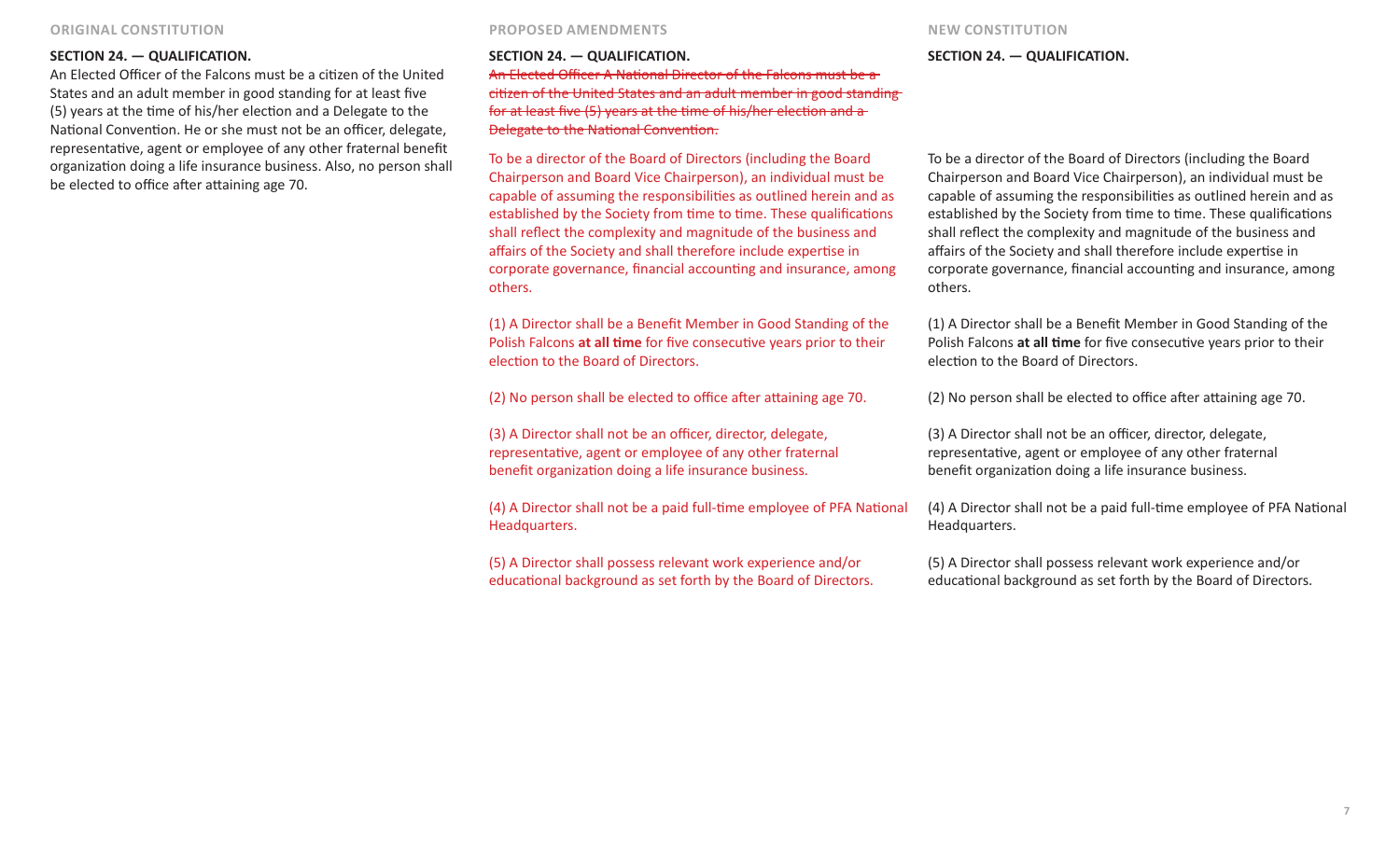# **SECTION 25. — ELECTION AND INSTALLATION.**

The Officers of the Falcons shall be elected at each regular Convention and shall hold their respective offices until their successors are elected and qualified.

The Convention may decide to elect the Officers of the Falcons at the Convention by either majority or plurality vote.

### **SECTION 26. — TERM OF OFFICE.**

All of the Elected Officers of the Falcons shall be elected for the next ensuing quadrennial term and must assume office within thirty (30) days after adjournment of the Convention. Any elected Officer who, without just cause, is not present at two (2) consecutive meetings shall be referred to the Trial Tribunal.

### **SECTION 27. — COMPENSATION.**

The compensation of the Elected Officers of the Falcons shall be fixed by the Delegates at each regular Convention. The compensation of the Appointed Officials shall be fixed by the National President and approved by the Board of Directors.

(6) A Director shall take and successfully complete a Life Office Management Association (LOMA) Insurance Management Course within 6 months of their election as a Director. The designated course shall be determined by the National Board of Directors. A Director who does not complete the required course in 6 months, shall request an extension from the Board of Directors. A Director who fails to complete the required course in the designated time frame (including any extensions) shall automatically be removed from the Board. Incumbent Directors are not required, but may take the LOMA Course. Any costs for completing the designated course shall be paid by Polish Falcons of America.

### **SECTION 25. — ELECTION AND INSTALLATION.**

The Officers Board Chairperson, Board Vice Chairperson and National Directors of the Falcons shall be elected at each regular Convention and shall hold their respective offices until their successors are elected and qualified.

The Convention may decide to elect the Officers Board Chairperson, Board Vice Chairperson and National Directors of the Falcons at the Convention by either majority or plurality vote.

# **SECTION 26. — TERM OF OFFICE.**

All of the Elected Officers The Board Chairperson, Board Vice Chairperson and National Directors of the Falcons shall be elected for the next ensuing quadrennial term and must assume office within thirty (30) days after adjournment of the Convention. Any elected Officer Board Chairperson, Board Vice Chairperson and National Director who, without just cause, is not present at two (2) consecutive meetings shall be referred to the Trial Tribunal.

### **SECTION 27. — COMPENSATION.**

The compensation of the Elected Officers Board Chairperson, Board Vice Chairperson and National Directors of the Falcons shall be fixed by the Delegates at each regular Convention. The compensation of the Appointed Officials shall be fixed by the National President and approved by the Board of Directors.

(6) A Director shall take and successfully complete a Life Office Management Association (LOMA) Insurance Management Course within 6 months of their election as a Director. The designated course shall be determined by the National Board of Directors. A Director who does not complete the required course in 6 months, shall request an extension from the Board of Directors. A Director who fails to complete the required course in the designated time frame (including any extensions) shall automatically be removed from the Board. Incumbent Directors are not required, but may take the LOMA Course. Any costs for completing the designated course shall be paid by Polish Falcons of America.

### **SECTION 25. — ELECTION AND INSTALLATION.**

The Board Chairperson, Board Vice Chairperson and National Directors of the Falcons shall be elected at each regular Convention and shall hold their respective offices until their successors are elected and qualified.

The Convention may decide to elect the Board Chairperson, Board Vice Chairperson and National Directors of the Falcons at the Convention by either majority or plurality vote

### **SECTION 26. — TERM OF OFFICE.**

The Board Chairperson, Board Vice Chairperson and National Directors of the Falcons shall be elected for the next ensuing quadrennial term and must assume office within thirty (30) days after adjournment of the Convention. Any Board Chairperson, Board Vice Chairperson and National Director who, without just cause, is not present at two (2) consecutive meetings shall be referred to the Trial Tribunal.

# **SECTION 27. — COMPENSATION.**

The compensation of the Board Chairperson, Board Vice Chairperson and National Directors of the Falcons shall be fixed by the Delegates at each regular Convention.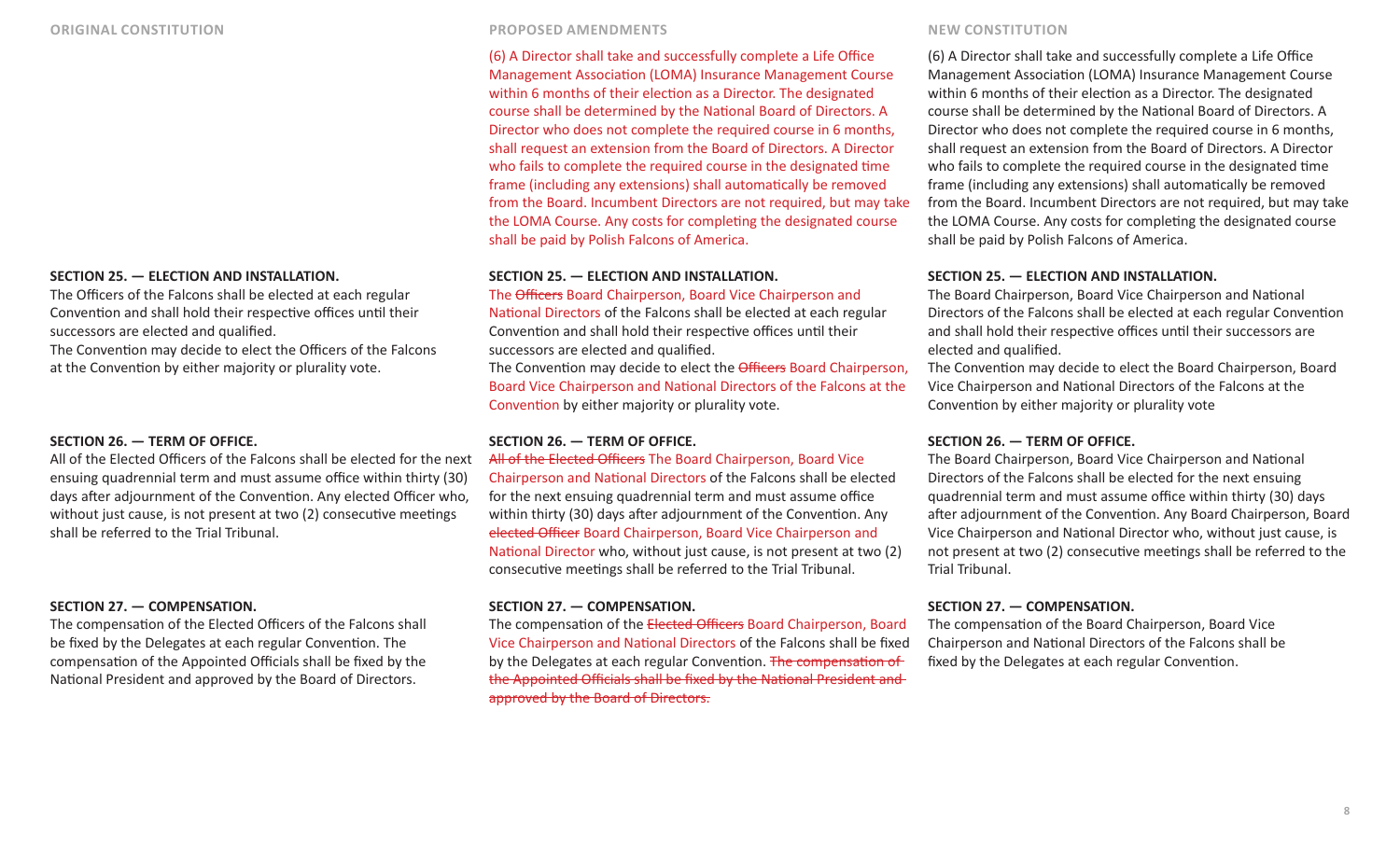# **SECTION 28. — REIMBURSED MOVING EXPENSES.**

The National President and/or the National First Vice President living outside of the metropolitan area of the Home Office shall be reimbursed moving expenses approved by the Board of Directors

### **SECTION 29. — VACANCIES.**

Vacancies caused by any person in an Elected Office of the Falcons shall be filled by the Board of Directors by a secret ballot and a majority vote, except in the case of the National President where the vacancy shall be filled by at least a three-fourths (3⁄4) majority of all members of the Board of Directors and the District Presidents at a meeting within thirty (30) days after the vacancy occurs. If the vacancy for the Office of National President is not filled within thirty (30) days, it shall be mandatory upon the National Second Vice President to issue a call for a Special Convention for that purpose.

### **SECTION 30. — BONDS OF OFFICERS.**

The Board of Directors fixes the bonds of such Officers as it deems necessary in such amount and in such manner as it shall determine and the expense thereof shall be paid by the Falcons.

#### **SECTION 31. — PROPERTY TRANSFER TO SUCCESSORS.**

All Officers shall at the conclusion of their term of office and upon the election or appointment and qualification of their successors, turn over to them immediately all moneys, securities, records, papers and property of every kind pertaining to their respective offices upon being furnished receipt therefor by their successors.

### **SECTION 28. — REIMBURSED MOVING EXPENSES.**

The National President and/or the National First Vice President living outside of the metropolitan area of the Home Office shall be reimbursed moving expenses approved by the Board of Directors.

### **SECTION 29. — VACANCIES.**

Vacancies caused by any person in an Elected Office of the Falcons When there is a vacancy in the National Board of Directors, such vacancy shall be filled by the Board of Directors by a secret ballot and a majority vote, except in the case of the National President Board Chairperson where the vacancy shall be filled by at least a three-fourths (3⁄4) majority vote of all members of the Board of Directors and the District Presidents at a meeting within thirty (30) days after the vacancy occurs. If the vacancy for the Office of National President Board Chairperson is not filled within thirty (30) days, it shall be mandatory upon the National Second Vice President Board Vice Chairperson to issue a call for a Special Convention for that purpose.

In the event of a vacancy of a National Director, the Board Chairperson shall seek the advice of the District in which the vacancy occurs in filling the vacancy.

#### **SECTION 30. — BONDS OF OFFICERS.**

The Board of Directors fixes the bonds of such Officers as it deems necessary in such amount and in such manner as it shall determine and the expense thereof shall be paid by the Falcons.

## **SECTION 31. — PROPERTY TRANSFER TO SUCCESSORS.**

All Officers The Board Chairperson, Board Vice Chairperson and National Directors shall at the conclusion of their term of office and upon the election or appointment and qualification of their successors, turn over to them immediately all moneys, securities, records, papers and property of every kind pertaining to their respective offices upon being furnished receipt therefore by their successors.

#### **SECTION 29. — VACANCIES.**

When there is a vacancy in the National Board of Directors, such vacancy shall be filled by the Board of Directors by a secret ballot and a majority vote, except in the case of the Board Chairperson where the vacancy shall be filled by at least a three-fourths (3⁄4) majority vote of all members of the Board of Directors and the District Presidents at a meeting within thirty (30) days after the vacancy occurs. If the vacancy for the Office of Board Chairperson is not filled within thirty (30) days, it shall be mandatory upon the Board Vice Chairperson to issue a call for a Special Convention for that purpose.

In the event of a vacancy of a National Director, the Board Chairperson shall seek the advice of the District in which the vacancy occurs in filling the vacancy.

#### **SECTION 31. — PROPERTY TRANSFER TO SUCCESSORS.**

The Board Chairperson, Board Vice Chairperson and National Directors shall at the conclusion of their term of office and upon the election or appointment and qualification of their successors, turn over to them immediately all moneys, securities, records, papers and property of every kind pertaining to their respective offices upon being furnished receipt therefore by their successors.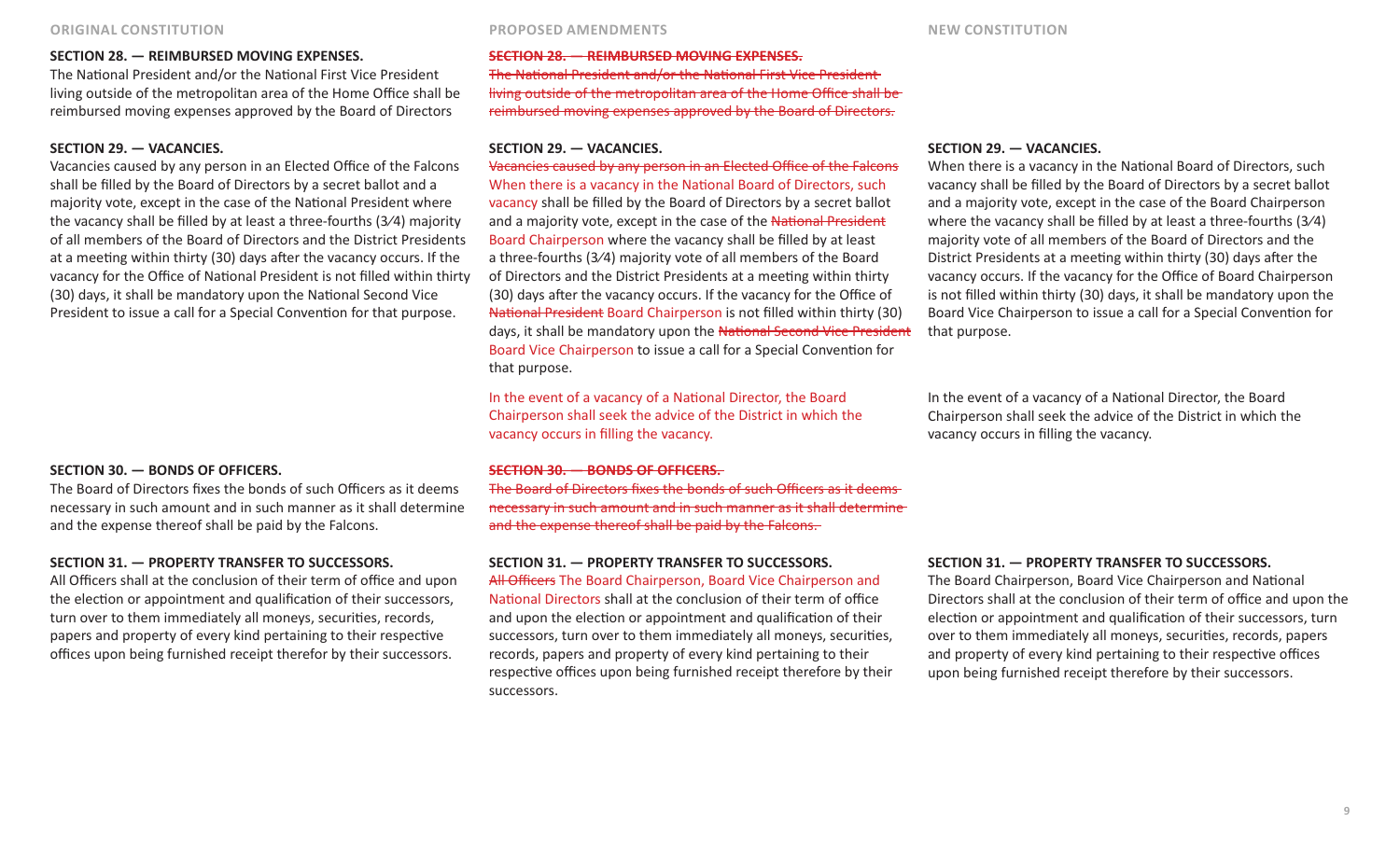### **ARTICLE IV. DUTIES OF THE OFFICERS**

### **SECTION 32. — NATIONAL PRESIDENT.**

The National President shall be the chief executive officer of the Falcons on a full time basis and shall be charged with the responsibility of enforcing its Constitution and Bylaws and Convention mandates. His/Her powers and duties are as follows:

(1) To appoint the members of all committees established by the Convention as provided in these Bylaws, subject to the approval by the Board of Directors. The National President is ex officio member of all committees, except the Nominations Committee.

### **SECTION XX. — MEETINGS**

The Board of Directors shall hold four (4) regular quarterly meetings per year. The Board Chairperson may call Special Meetings of the Board.

The Board of Directors, and any committee or sub-committee of the Board of Directors, may meet by telephone conference or other means of communication that allows all participants to simultaneously communicate with each other.

A majority of the members of the Board of Directors shall constitute a quorum for the conduct of business at a meeting.

**ARTICLE IV. DUTIES OF THE OFFICERS**

### **SECTION 32. — NATIONAL PRESIDENT.**

The National President shall be hired by the Board of Directors. The National President shall be the chief executive officer of the Falcons on a full time basis and shall be charged with the responsibility of enforcing its Constitution and Bylaws and Convention mandates. His/Her powers and duties are as follows:

(1) To appoint the members of all committees established by the Convention as provided in these Bylaws, subject to the approval by the Board of Directors. The National President is ex officio member of all committees, except the Nominations Committee.

(1) To serve as the chief executive officer of the Society, shall have general supervision and direction of the day-to-day business and affairs of the Society, and shall perform all duties incident to the position and such other duties as may be prescribed by the Board of Directors from time to time. Subject to such rules and policies as may be prescribed by the Board of Directors, the President shall have authority to appoint and terminate such other officers (including a Secretary/Treasurer who shall be the Chief Financial Officer), agents and employees and to delegate authority to them. The Board of Directors may remove the President by a two-thirds vote of all Directors at a meeting, excluding the President, called for that purpose.

#### **SECTION XX. — MEETINGS**

The Board of Directors shall hold four (4) regular quarterly meetings per year. The Board Chairperson may call Special Meetings of the Board.

The Board of Directors, and any committee or sub-committee of the Board of Directors, may meet by telephone conference or other means of communication that allows all participants to simultaneously communicate with each other.

A majority of the members of the Board of Directors shall constitute a quorum for the conduct of business at a meeting.

# **ARTICLE IV. DUTIES OF THE OFFICERS**

### **SECTION 32. — NATIONAL PRESIDENT.**

The National President shall be hired by the Board of Directors. The National President shall be the chief executive officer of the Falcons on a full-time basis and shall be charged with the responsibility of enforcing its Constitution and Bylaws and Convention mandates. His/Her powers and duties are as follows:

(1) To serve as the chief executive officer of the Society, shall have general supervision and direction of the day to day business and affairs of the Society, and shall perform all duties incident to the position and such other duties as may be prescribed by the Board of Directors from time to time. Subject to such rules and policies as may be prescribed by the Board of Directors, the President shall have authority to appoint and terminate such other officers (including a Secretary/Treasurer who shall be the Chief Financial Officer), agents and employees and to delegate authority to them. The Board of Directors may remove the President by a two-thirds vote of all Directors at a meeting, excluding the President, called for that purpose.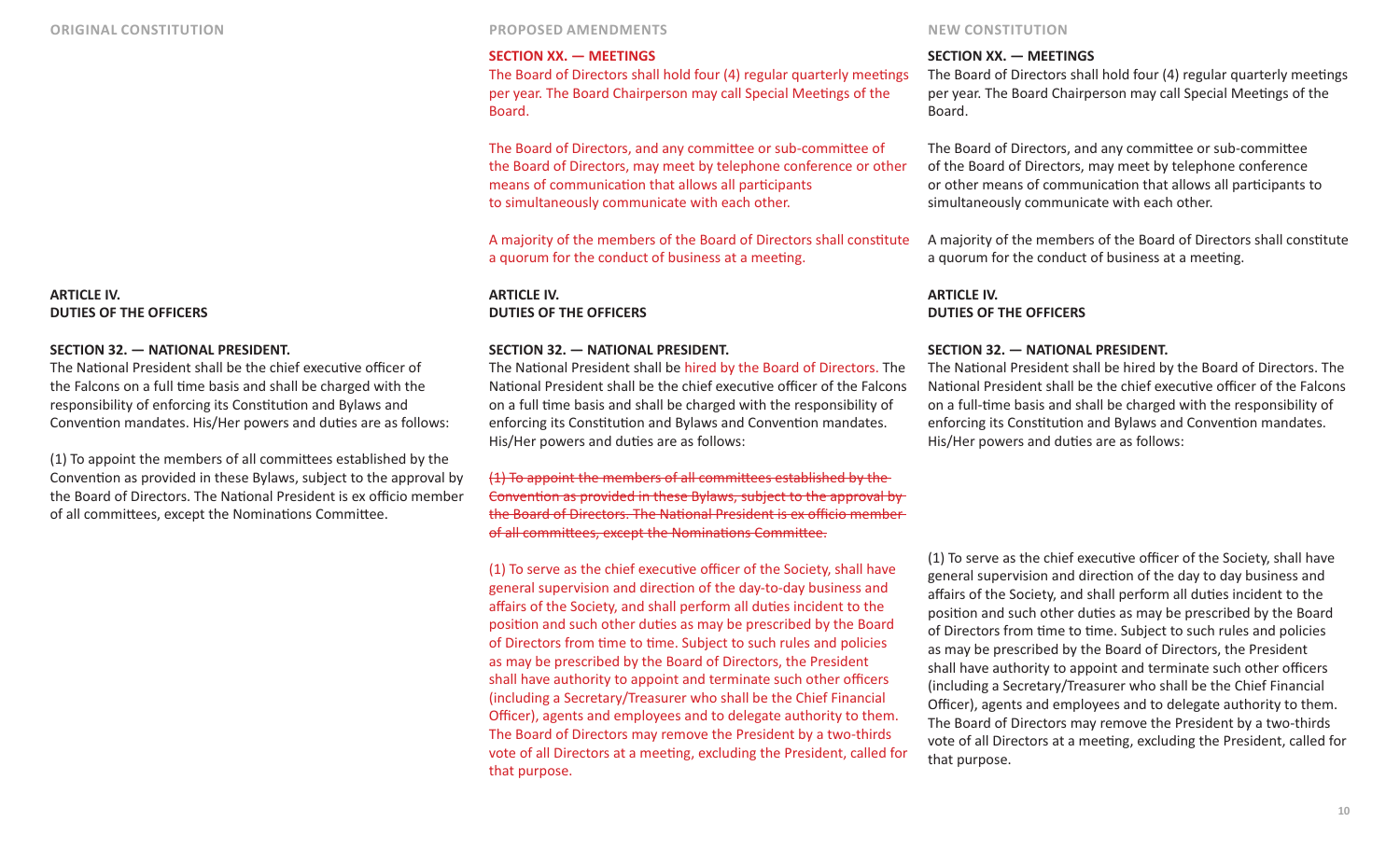(2) To appoint or remove appointed officials, representatives and agents throughout the entire jurisdiction of the Falcons who shall perform such duties, receive such compensation and have such titles as the Board of Directors may determine. To present to the Board of Directors for their approval a candidate for the position of Secretary/ Treasurer who shall be the chief financial officer of the Falcons.

(3) To suspend from office any officer of a District or Nest for violation of the Constitution and Bylaws or violation of decision, ruling or vote of the National Board of Directors and refer for disciplinary action to the Tribal Tribunal.

(4) To cause an audit at any time of the books and accounts of any Nest or District Officer and it shall be the duty of such officer to surrender immediately upon demand such books and accounts for that purpose.

(5) To supervise officers and employees of the Falcons and cause an examination and audit of their records and books as often as may appear to him/her to be necessary.

(6) To review and sign all checks drawn on the funds of the Falcons and sign all documents and papers that require official signature and properly authenticate them.

(7) To preside at all meetings of the Officers and of the Board of Directors, to supervise and direct the Officers and Directors in their duties.

(8) To call special meetings of the Board of Directors.

(9) To call and conduct meetings and conferences for Districts and Nests whenever necessary.

(10) To bring to trial members, officers and subordinate Falcon units for inefficiency, failure to follow out orders, neglect of duty, dishonesty or malfeasance.

(11) To perform all duties delegated to him/her by the Constitution and Bylaws and the actions of the Convention.

(2) To hire, appoint, designate the officers, managers, and staff necessary to maintain and execute the Fraternal Benefits and Membership Services, goals and objectives as set forth by the Board of Directors.

(2) To appoint or remove appointed officials, representatives and agents throughout the entire jurisdiction of the Falcons who shall perform such duties, receive such compensation and have such titles as the Board of Directors may determine. To present to the Board of Directors for their approval a candidate for the position of Secretary/ Treasurer who shall be the chief financial officer of the Falcons.

(3) To suspend from office To recommend to the Board of Directors, the suspension of any officer of a District or Nest for violation of the Constitution and Bylaws or violation of decision, ruling or vote of the National Board of Directors and refer for disciplinary action to the Tribal Tribunal. Only the Board of Directors shall refer disciplinary action to the Trial Tribunal.

 $(4)$  To cause an audit, at any time for reasonable cause, of the books and accounts of any Nest or District Officer and it shall be the duty of such officer to surrender immediately upon demand such books and accounts for that purpose. A random audit of a Nest or District may be caused, only with prior approval of the Board of Directors.

(5) To supervise officers and employees of the Falcons and cause an examination and audit of their records and books as often as may appear to him/her to be necessary.

 $(65)$  To review and sign approve all checks drawn on the funds of the Falcons and to sign all documents and papers that requireofficial signature and properly authenticate them. as may be required.

 $(76)$  To attend all meetings of the Board of Directors. To presideat all meetings of the Officers and of the Board of Directors, to supervise and direct the Officers and Directors in their duties.

(2) To hire, appoint, designate the officers, managers, and staff necessary to maintain and execute the Fraternal Benefits and Membership Services, goals and objectives as set forth by the Board of Directors.

(3) To recommend to the Board of Directors, the suspension of any officer of a District or Nest for violation of the Constitution and Bylaws or violation of decision, ruling or vote of the National Board of Directors. Only the Board of Directors shall refer disciplinary action to the Trial Tribunal.

(4) To cause an audit, for reasonable cause, of the books and accounts of any Nest or District Officer and it shall be the duty of such officer to surrender immediately upon demand such books and accounts for that purpose. A random audit of a Nest or District may be caused, only with prior approval of the Board of Directors.

(5) To review and approve all checks drawn on the funds of the Falcons and to sign all documents as may be required.

(6) To attend all meetings of the Board of Directors.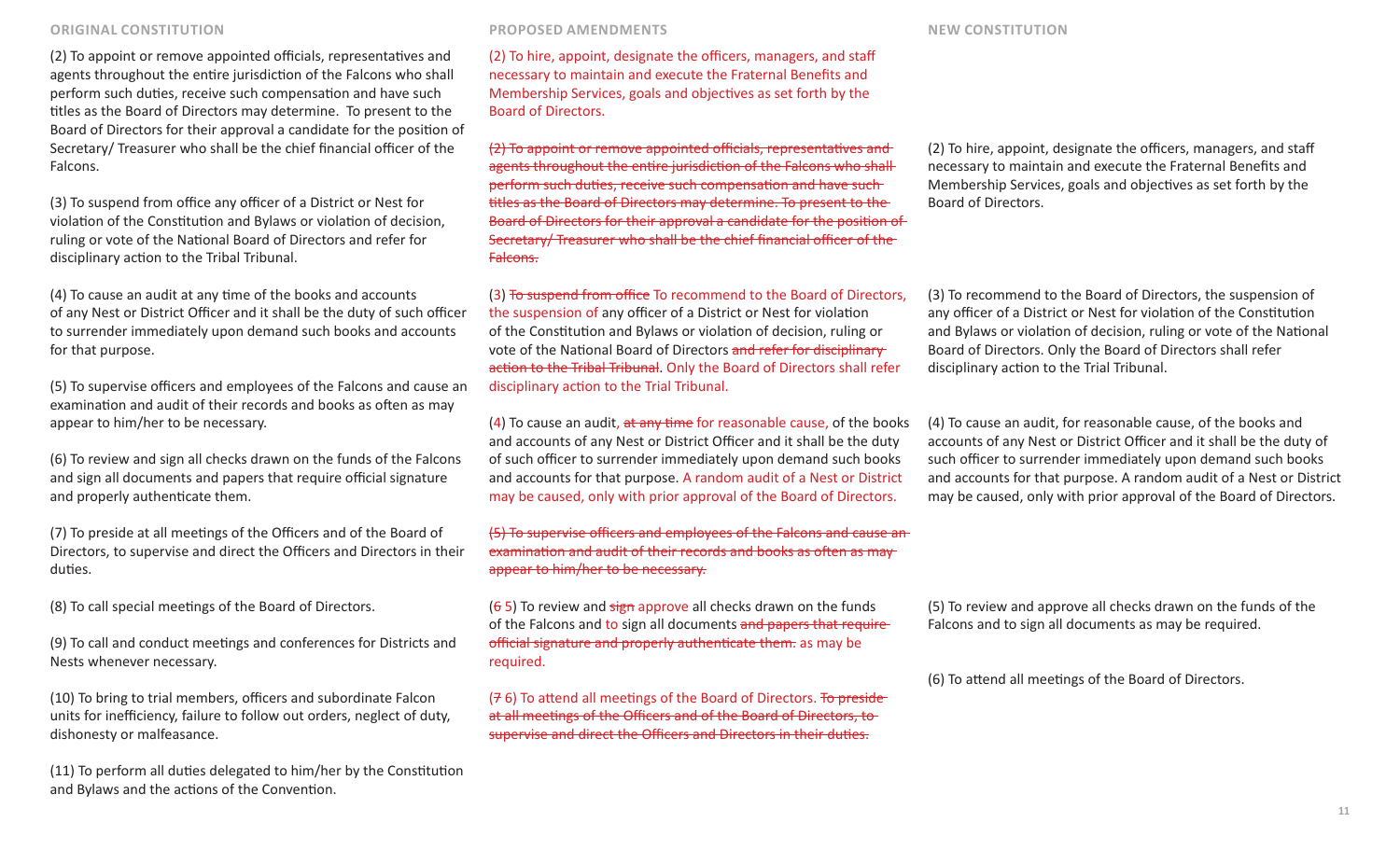(12) To report to the Board of Directors on all his/her official actions and to report in writing to the Convention all his/her official actions during his/her tenure of office.

(13) To supervise purchase and sale of bonds and investments in mortgages and to report on same to Audit Committee.

(14) To perform any and all other duties required of him/her by the Convention and the Board of Directors.

(15) To evaluate the performance of the CFO and present the evaluation to the Board of Directors on a yearly basis.

(8) To call special meetings of the Board of Directors.

# (9) To call and conduct meetings and conferences for Districts and Nests whenever necessary.

 $(10, 7)$  To recommend to the Board of Directors, the bringing  $To$ bring to trial members, officers and subordinate Falcon units for inefficiency, failure to follow out orders, neglect of duty, dishonesty or malfeasance.

# (11) To perform all duties delegated to him/ her by the Constitution and Bylaws and the actions of the Convention.

(128) To report to the Board of Directors on all his/her official actions and to report in writing to the Convention all his/her official actions during his/ her tenure of office.

 $(139)$  To supervise purchase and sale of bonds and investments in mortgages and to report on same to Audit Committee.

(14) To perform any and all other duties required of him/her by the Convention and the Board of Directors.

(15) To evaluate the performance of the CFO and present the evaluation to the Board of Directors on a yearly basis.

**SECTION XX. — CHAIRPERSON OF THE BOARD OF DIRECTORS**  The Chairperson of the Board of Directors shall:

(1) Preside at all meetings of the Board of Directors, and perform such other duties as may be designated by the Board of Directors.

(2) Call Special Meetings of the Board of Directors.

(3) Serve as Temporary Convention Chairperson of the National Convention until a Convention Chairperson is elected and installed.

(4) Appoint the members of all committees established by the Convention as provided in these Bylaws, subject to the approval by the Board of Directors.

(7) To recommend to the Board of Directors, the bringing to trial members, officers and subordinate Falcon units for failure to follow out orders, neglect of duty, dishonesty or malfeasance.

(8) To report to the Board of Directors on all his/her official actions and to report in writing to the Convention all his/her official actions during his/ her tenure of office.

(9) To supervise purchase and sale of bonds and investments and to report on same to Audit Committee.

**SECTION XX. — CHAIRPERSON OF THE BOARD OF DIRECTORS**  The Chairperson of the Board of Directors shall:

(1) Preside at all meetings of the Board of Directors, and perform such other duties as may be designated by the Board of Directors.

(2) Call Special Meetings of the Board of Directors.

(3) Serve as Temporary Convention Chairperson of the National Convention until a Convention Chairperson is elected and installed.

(4) Appoint the members of all committees established by the Convention as provided in these Bylaws, subject to the approval by the Board of Directors.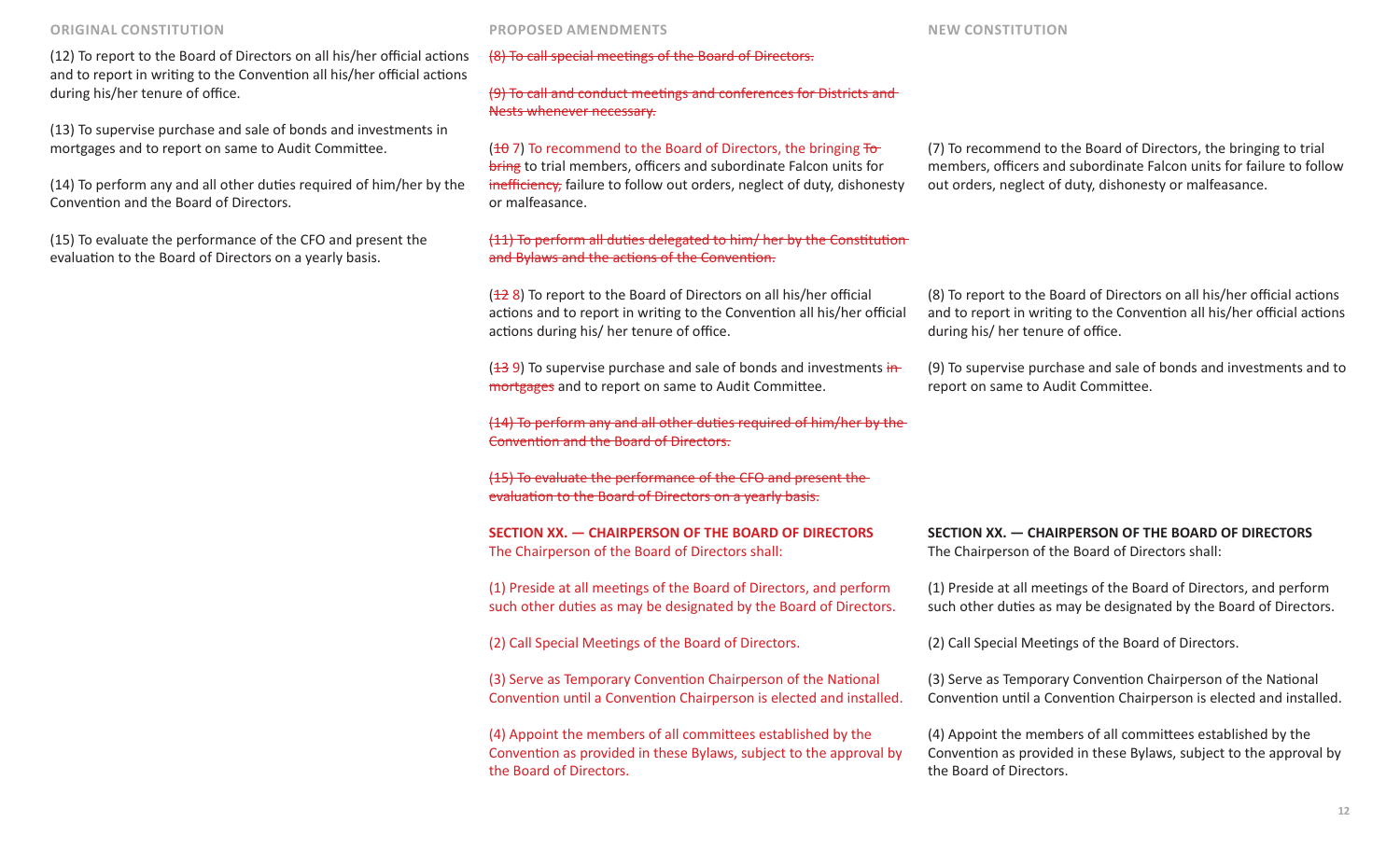(5) Call a Special Convention at such place and time designated by action of the Board of Directors or on written demand of at least one-third (1/3) of the Nests in good standing.

(6) Be a member of the Executive Council, which shall meet in the months in which there is no meeting of the National Board of Directors.

**SECTION XX. — VICE CHAIRPERSON OF THE BOARD OF DIRECTORS**  The Vice Chairperson of the Board of Directors shall:

(1) Perform the duties of the Chairperson of the Board of Directors in his/her absence, and perform such other duties as may be designated by the Board of Directors.

(2) Be a member of the Executive Council, which shall meet in the months in which there is no meeting of the National Board of Directors.

(3) Send a written notice of a Special Conventions as per Section 15.

(4) Act as temporary Secretary of the National Convention until a Convention Secretary is elected and installed.

In case of death, resignation or removal of the Board Chairperson, the Board Vice Chairperson shall perform the duties of the Chairperson until the vacancy is filled.

(5) Call a Special Convention at such place and time designated by action of the Board of Directors or on written demand of at least one-third (1/3) of the Nests in good standing.

(6) Be a member of the Executive Council, which shall meet in the months in which there is no meeting of the National Board of Directors.

**SECTION XX. — VICE CHAIRPERSON OF THE BOARD OF DIRECTORS**  The Vice Chairperson of the Board of Directors shall:

(1) Perform the duties of the Chairperson of the Board of Directors in his/her absence, and perform such other duties as may be designated by the Board of Directors.

(2) Be a member of the Executive Council, which shall meet in the months in which there is no meeting of the National Board of Directors.

(3) Send a written notice of a Special Conventions as per Section 15.

(4) Act as temporary Secretary of the National Convention until a Convention Secretary is elected and installed.

In case of death, resignation or removal of the Board Chairperson, the Board Vice Chairperson shall perform the duties of the Chairperson until the vacancy is filled.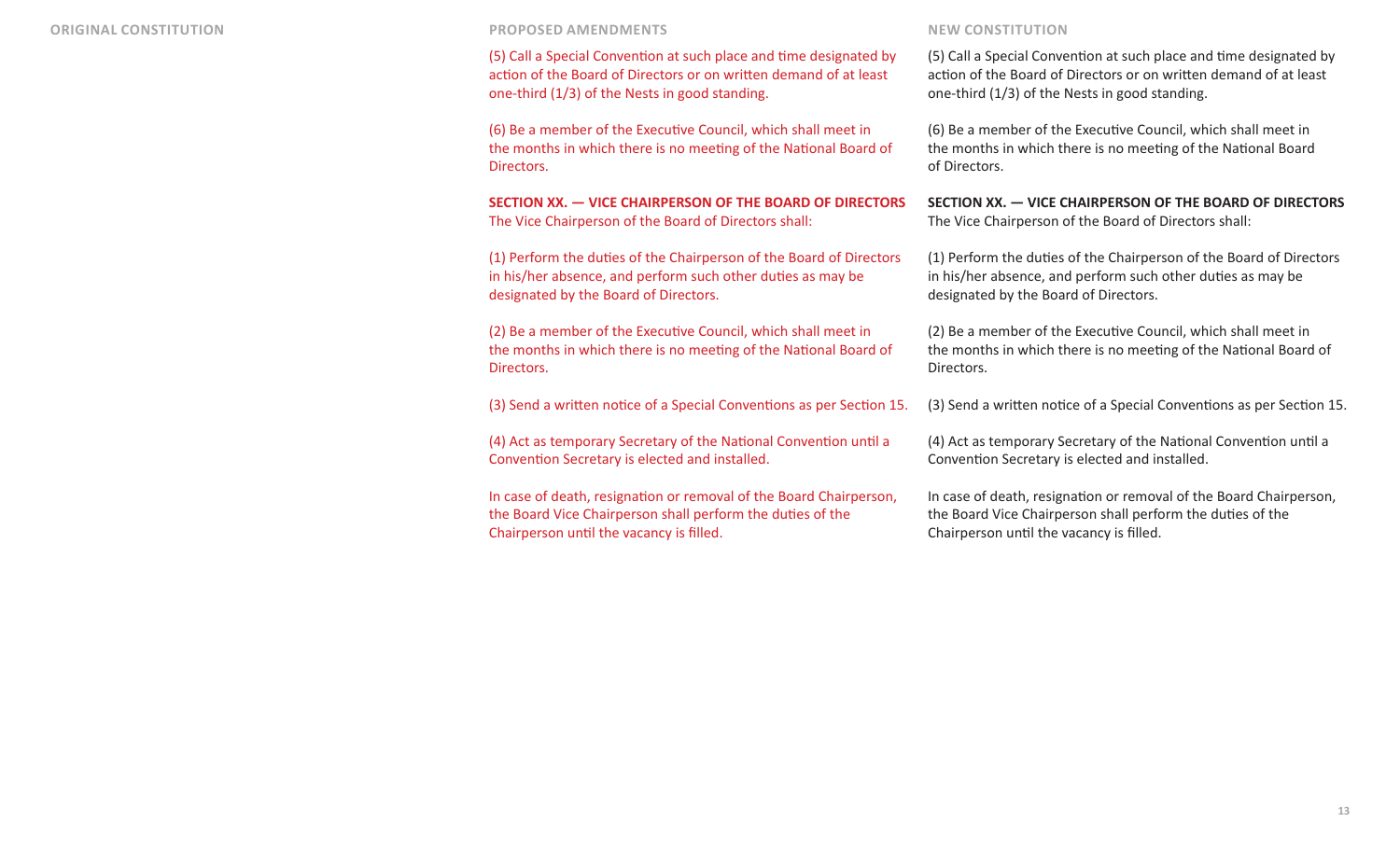# **SECTION 33. — NATIONAL FIRST VICE PRESIDENT/MEMBERSHIP SERVICE.**

The National First Vice President shall serve the Falcons on a full time basis. In case of death, resignation or removal of the National President, the National First Vice President shall perform the duties of the National President until the vacancy is filled. The duties of the National First Vice President are as follows:

(1) To perform the duties of the National President in his/her absence.

(2) To be aware of and make available all membership requests for all services of the Society.

(3) To maintain close contact with Nests and Districts and monitor growth of same.

(4) To chair the Membership Committee; plan and develop programs for the future growth of membership of the Society.

(5) To serve as Chairperson of the Scholarship Committees.

(6) To present reports and recommendations of said committees to the Board of Directors.

(7) To sign checks if either the National President or Secretary/ Treasurer is unable.

(8) To process and maintain all records of all candidates and recipients of Falcon Service Awards — Star of Merit and Legion of Honor.

(9) To perform such other duties as required by the Convention, National President or the Board of Directors.

## **SECTION 34. — NATIONAL SECOND VICE PRESIDENT/FRATERNAL DIRECTOR.**

It shall be the duty of the National Second Vice President/Fraternal Director:

(1) To coordinate all fraternal activities of the Society. (2) To maintain close contact with Nests and Districts and monitor their fraternal activities and programs. (3) To create and develop new fraternal programs. (4) If female, to act as Chairperson of the Falconette Commission.

(5) To perform such other duties as required by the Convention, National President or the Board of Directors.

# **SECTION 33. — NATIONAL FIRST VICE PRESIDENT/MEMBERSHIP SERVICE.**  The National First Vice President shall serve the Falcons on a full time basis. In case of death, resignation or removal of the National President, the National First Vice President shall perform the duties of the National President until the vacancy is filled. The duties of the National First Vice President are as follows: (1) To perform the duties of the National President in his/her absence. (2) To be aware of and make available all membership requests for all services of the Society.

(3) To maintain close contact with Nests and Districts and monitor growth of same.

(4) To chair the Membership Committee; plan and develop

programs for the future growth of membership of the Society.

(5) To serve as Chairperson of the Scholarship Committees.

(6) To present reports and recommendations of said committees to the Board of Directors.

(7) To sign checks if either the National President or Secretary/ Treasurer is unable.

(8) To process and maintain all records of all candidates and

recipients of Falcon Service Awards

— Star of Merit and Legion of Honor.

(9) To perform such other duties as required by the Convention, National President or the Board of Directors.

# **SECTION 34. — NATIONAL SECOND VICE PRESIDENT/FRATERNAL DIRECTOR.**

IIt shall be the duty of the National Second Vice President/Fraternal Director:

(1) To coordinate all fraternal activities of the Society.

(2) To maintain close contact with Nests and Districts and monitor their fraternal activities and programs.

(3) To create and develop new fraternal programs.

(4) If female, to act as Chairperson of the Falconette Commission. (5) To perform such other duties as required by the Convention, National President or the Board of Directors.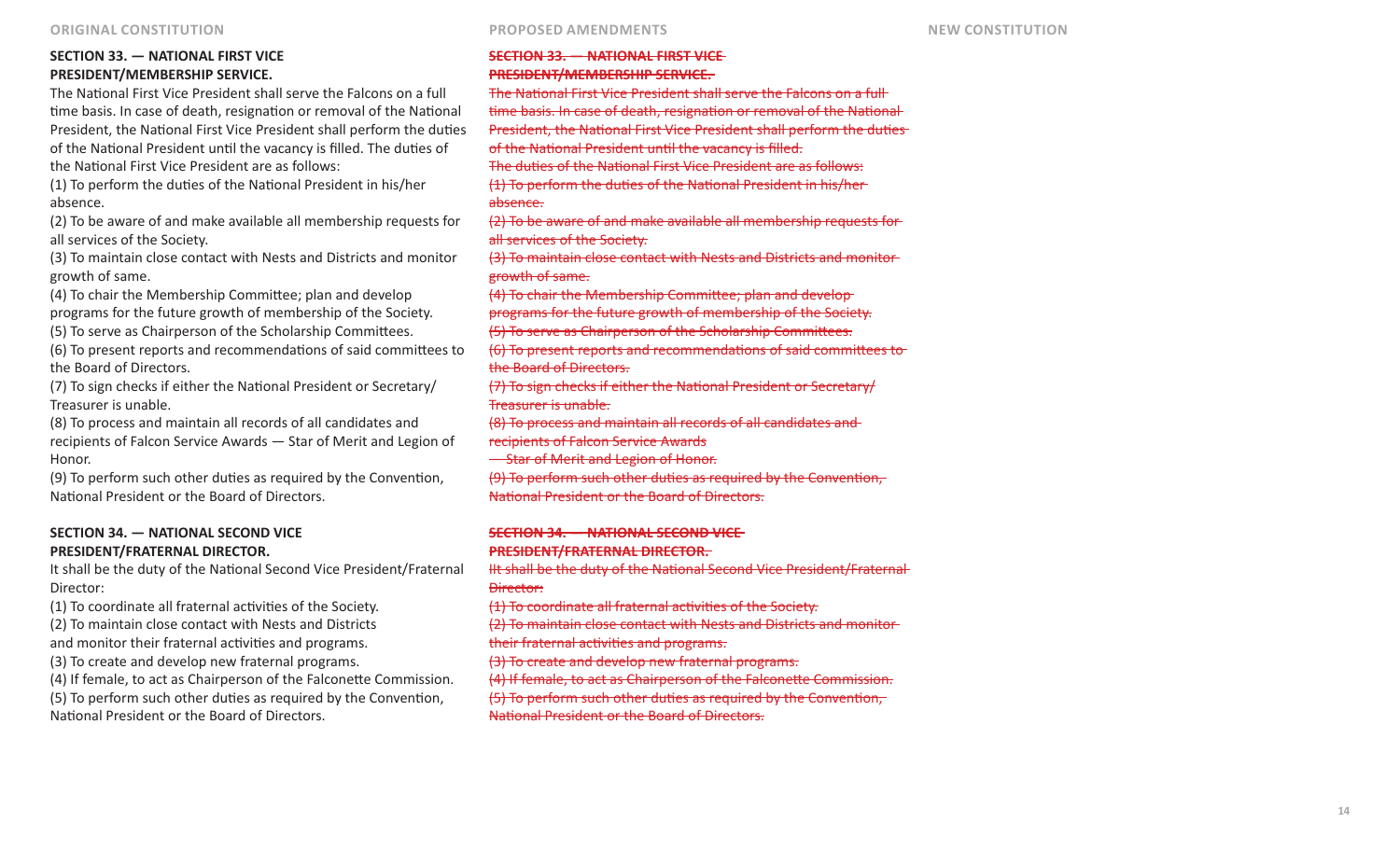# SECTION 35. — NATIONAL PHYSICAL EDUCATION DIRECTOR/DIRECTRESS.

The National Physical Education Director/Directress shall have a minimum of an Associate Degree in Recreation or have related experience. It shall be the duty of the National Physical Education Director/Directress:

(1) To supervise the national camp, all sports, games and competitive events sponsored by the Falcons unless commissioned under separate activity.

(2) To organize instructional clinics.

(3) To coordinate with the National Second Vice President/Fraternal Director development and management of special fraternal programs.

(4) To perform such other duties as directed by the Convention, National President or Board of Directors.

# SECTION 36. — COMMUNICATIONS DIRECTOR.

The Communications Director shall have a minimum of an Associate Degree in Journalism and Communications or related experience. It shall be the duty of the Communications Director: (1) To edit the official Falcon publication — "Sokól Polski." (2) To supervise the printing of all printed material used by the Falcons.

(3) To perform such other duties as directed by the Convention, National President or the Board of Directors.

SECTION 37. — CHAPLAIN.

It shall be the duty of the Chaplain:

(1) To inspire within the Falcons a spirit of true Christian principles. (2) To stimulate respect for the Faith of our forefathers without violation of anyone's beliefs and convictions. (3) To be the moral leader of the Falcons.

# **SECTION 35. — NATIONAL PHYSICAL EDUCATION DIRECTOR/DIRECTRESS.**  The National Physical Education Director/Directress shall have a

minimum of an Associate Degree in Recreation or have related experience. It shall be the duty of the National Physical Education Director/Directress:

(1) To supervise the national camp, all sports, games and

competitive events sponsored by the Falcons unless commissioned under separate activity.

(2) To organize instructional clinics.

(3) To coordinate with the National Second Vice President/Fraternal Director development and management of special fraternal programs.

(4) To perform such other duties as directed by the Convention, National President or Board of Directors.

## **SECTION 36. — COMMUNICATIONS DIRECTOR.**

The Communications Director shall have a minimum of an Associate Degree in Journalism and Communications or related experience. It shall be the duty of the Communications Director: (1) To edit the official Falcon publication —"Sokól Polski." (2) To supervise the printing of all printed material used by the Falcons.

(3) To perform such other duties as directed by the Convention, National President or the Board of Directors.

# **SECTION 37. — CHAPLAIN.**

It shall be the duty of the Chaplain: (1) To inspire within the Falcons a spirit of true Christian principles. (2) To stimulate respect for the Faith of our forefathers without violation of anyone's beliefs and convictions. (3) To be the moral leader of the Falcons.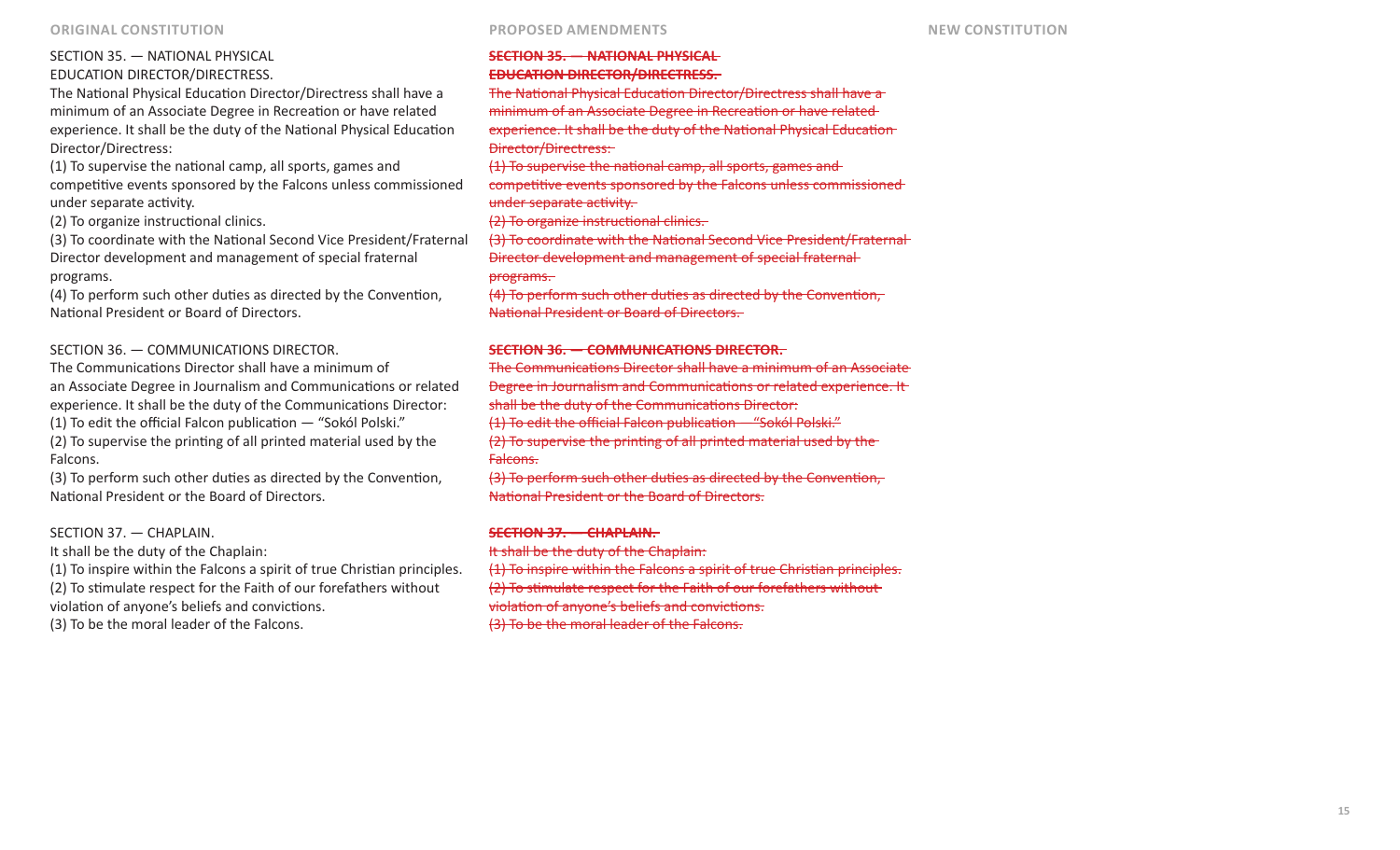### **SECTION 38. — LEGAL COUNSEL.**

The Legal Counsel shall be a graduate of a recognized law school and a licensed attorney. He/She shall be the legal advisor of the Falcons and it shall be his/her duty:

(1) To direct and control all litigations in which the Falcons have an interest.

(2) To appoint, subject to the approval of the Board of Directors, such assistants and employees as may be necessary for the proper discharge of the duties of his/her office.

(3) To refer any litigation or other legal matters of the Falcons in any state to a qualified local attorney, subject to the approval of the Board of Directors.

(4) To advise the Board of Directors in all legal matters. (5) To perform all legal matters entrusted to his/her care by the Board of Directors.

### **ARTICLE V. BOARD OF DIRECTORS**

## **SECTION 39. — WHAT CONSTITUTES THE NATIONAL BOARD OF DIRECTORS.**

The National President, National First Vice President, National Second Vice President, together with the National Directors shall constitute the Board of Directors.

### **SECTION 40. — EXECUTIVE BOARD.**

The National President, National First Vice President, National Second Vice President, shall constitute the Executive Board which shall:

(1) Hire, subject to approval by the Board of Directors, all necessary employees for the proper conduct of business of the Falcons and management of Falcon property; (2) Engage professional, legal, technical or other managerial personnel with the approval of the Board of Directors; and (3) Consider such matters and perform such duties as the Board of Directors shall designate and authorize from time to time.

#### **SECTION 38. — LEGAL COUNSEL.**

The Legal Counsel shall be a graduate of a reognized law school and a licensed attorney. He/She shall be the legal advisor of the Falcons and it shall be his/her duty: (1) To direct and control all litigations in which the Falcons have an interest. (2) To appoint, subject to the approval of the Board of Directors, such assistants and employees as may be necessary for the proper discharge of the duties of his/her office. (3) To refer any litigation or other legal matters of the Falcons in any state to a qualified local attorney, subject to the approval of the

Board of Directors.

(4) To advise the Board of Directors in all legal matters.

(5) To perform all legal matters entrusted to his/her care by the Board of Directors.

**ARTICLE V. BOARD OF DIRECTORS**

### **SECTION 39. — WHAT CONSTITUTES THE NATIONAL BOARD OF DIRECTORS.**

The National President, National First Vice President, National Second Vice President, together with the National Directors shall constitute the Board of Directors.

The National Board of Directors shall consist of the Board Chairperson, Board Vice Chairperson and Directors, one from each of the Falcon Districts. In the event of the dissolution or merger of a District, the Director from the dissolved or merged District shall continue to serve as a Director until the end of their term.

### **SECTION 40. — EXECUTIVE BOARD.**

The National President, National First Vice President, National Second Vice President, shall constitute the Executive Board which shall:

(1) Hire, subject to approval by the Board of Directors, all necessary employees for the proper conduct of business of the Falcons and management of Falcon property;

(2) Engage professional, legal, technical or other managerial personnel with the approval of the Board of Directors; and (3) Consider such matters and perform such duties as the Board of Directors shall designate and authorize from time to time.

**ARTICLE V. BOARD OF DIRECTORS** 

# **SECTION 39. — WHAT CONSTITUTES THE NATIONAL BOARD OF DIRECTORS.**

The National Board of Directors shall consist of the Board Chairperson, Board Vice Chairperson and Directors, one from each of the Falcon Districts. In the event of the dissolution or merger of a District, the Director from the dissolved or merged District shall continue to serve as a Director until the end of their term.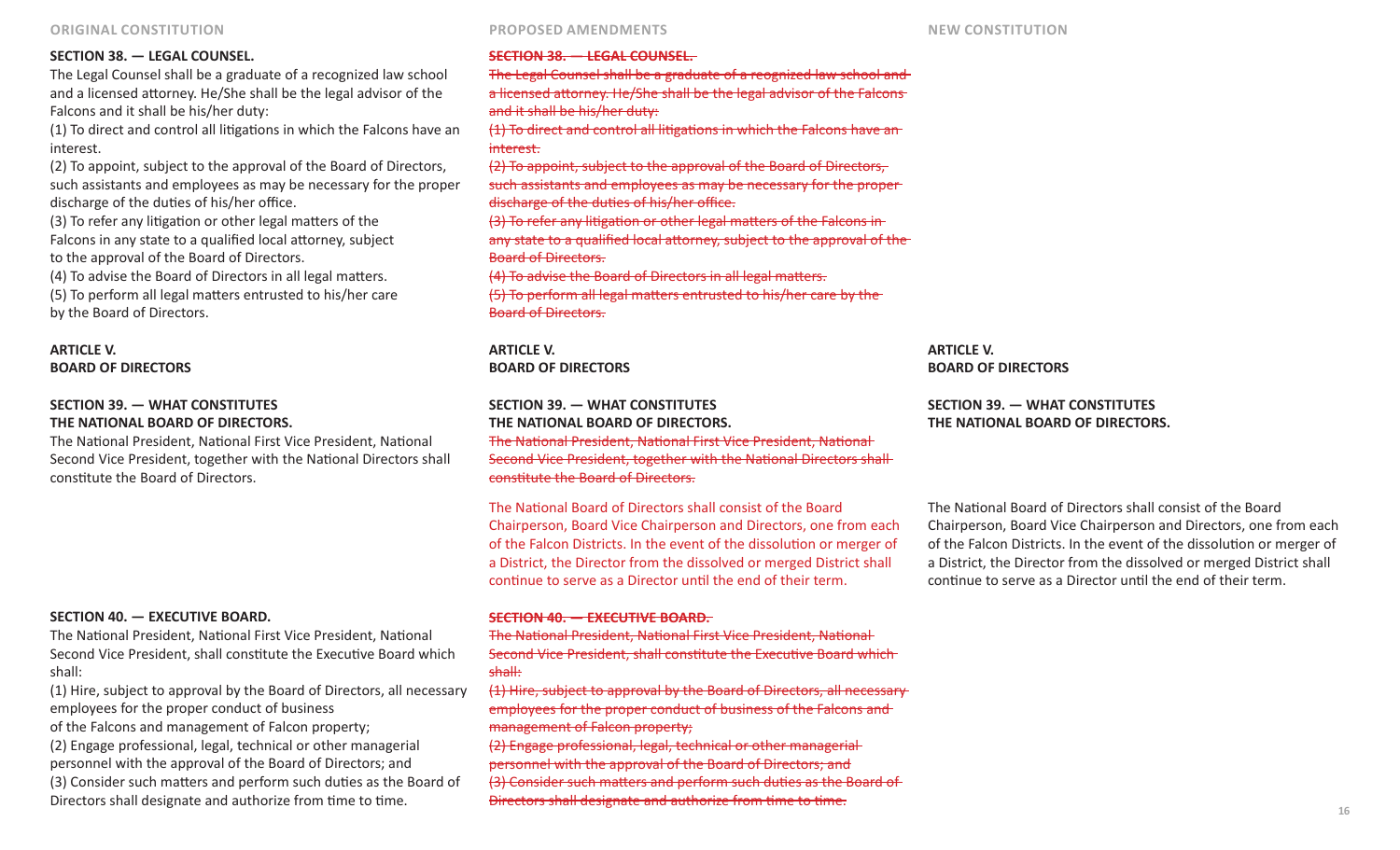#### **SECTION 40. — EXECUTIVE COUNCIL**

The Executive Council shall meet in the months in which there is no regular meeting of the National Board of Directors. Special meetings of the Executive Council can be called by the Board Chairperson or National President.

The Executive Council shall consist of: Board Chairperson, Board Vice Chairperson, National President and National Secretary/ Treasurer.

At meetings of the Executive Council:

(1) The National President and National Secretary/Treasurer shall present reports on operational and financial issues.

(2) The National President shall report on the status of motions/ issues from previous Board Meetings.

(3) The group shall discuss agenda topics for the upcoming Board of Directors meeting.

(4) The group shall discuss any other issues raised by the Board Chairperson or National President.

### **SECTION 41. — MEETINGS AND QUORUM.**

The Executive Board shall hold regular meetings once a month and such special meetings as may be called by the National President. A majority of the members of the Executive Board shall constitute a quorum for the transaction of business. The members of the Board of Directors shall attend and are compensated for attending four (4) plenary meetings annually; these members of the Board of Directors have the privilege to attend and participate, without voting privileges, in all monthly meetings, but without reimbursement for transportation and per diem expenses.

### **SECTION 41. — MEETINGS AND QUORUM.**

Regular Meetings of the National Board of Directors shall be held four (4) times per year. A quorum of the Board to conduct business shall be a majority of the Board Members.

### **SECTION 40. — EXECUTIVE COUNCIL**

The Executive Council shall meet in the months in which there is no regular meeting of the National Board of Directors. Special meetings of the Executive Council can be called by the Board Chairperson or National President.

The Executive Council shall consist of: Board Chairperson, Board Vice Chairperson, National President and National Secretary/ Treasurer.

At meetings of the Executive Council:

(1) The National President and National Secretary/Treasurer shall present reports on operational and financial issues.

(2) The National President shall report on the status of motions/ issues from previous Board Meetings.

(3) The group shall discuss agenda topics for the upcoming Board of Directors meeting.

(4) The group shall discuss any other issues raised by the Board Chairperson or National President.

#### **SECTION 41. — MEETINGS AND QUORUMS.**

The Executive Board shall hold regular meetings once a month and such special meetings as may be called by the National President. A majority of the members of the Executive Board shall constitute a quorum for the transaction of business. The members of the Board of Directors shall attend and are compensated for attending four (4) plenary meetings annually; these members of the Board of Directors have the privilege to attend and participate, without voting privileges, in all monthly meetings, but without reimbursement for transportation and per diem expenses.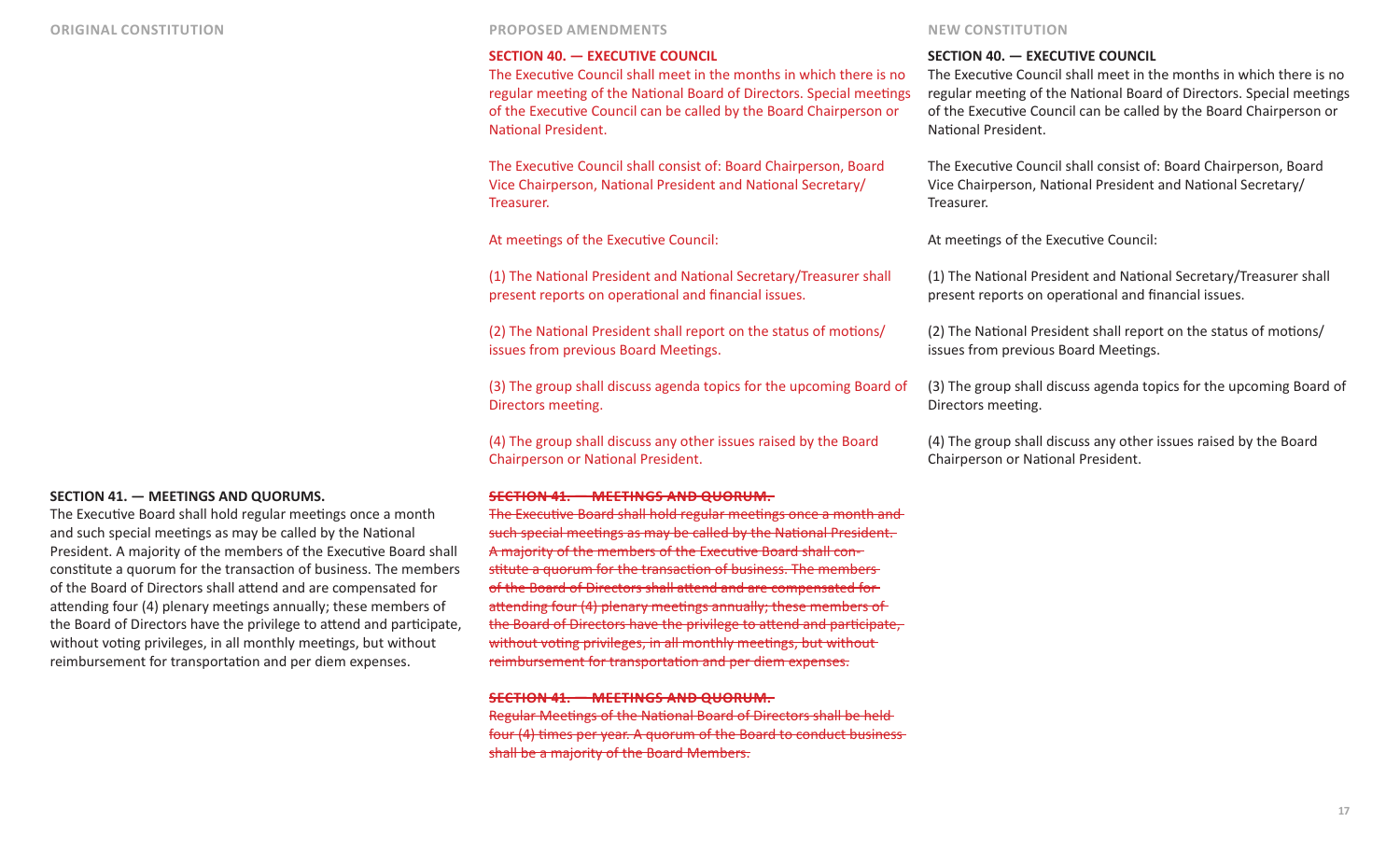# **SECTION 42. — EXPENSES OF DIRECTORS.**

The Directors shall receive such expenses for attendance at each meeting of the Board of Directors as shall have been fixed by the Convention at which they were elected, provided no compensation shall be paid for meetings that they do not attend.

# **SECTION 43. — POWERS.**

The National Board of Directors shall be the executive body and shall exercise the corporate powers of the Falcons except when the Convention is in session. It shall have the power:

(1) To organize and issue charters to Districts and Nests and revoke the same for cause.

(2) To exercise supervision and control over Districts and Nests. (3) To exercise control over all funds, investments and property of the Falcons with the power of disposition.

(4) To approve prescribed forms for application for membership and forms, conditions, rates and amounts of benefit certificates and authorize the issuance thereof.

(5) To suspend any member of the Board of Directors for malfeasance, nonfeasance or misfeasance in office by two-thirds

(2⁄3) vote of all the member of the Board of Directors.

(6) To accept resignation of officers and members of the Board of Directors, or by two-thirds (2⁄3) majority vote to force the resignation for malfeasance, or non-feasance in office.

(7) To prescribe rules and regulations for the management and control of the business of the Falcons and for all its subordinate bodies in conformity with the provisions of these Bylaws and the enactment of the Convention.

(8) To approve in behalf of the Falcons such contracts as it deems necessary in connection with the business of the Falcons.

(9) To fix and approve bonds of officers and employees of the Falcons as it shall determine, and the expenses thereof shall be paid by the Falcons.

(10) To approve all District and Nest officers.

(11) To create, consolidate or eliminate Districts and Nests upon notification to all Districts and/or Nests affected sixty (60) days prior to the final vote of the National Board of Directors.

(12) To serve as the appellate authority for any decision of the Trial Tribunal.

# **SECTION 42. — EXPENSES OF DIRECTORS.**

The Directors shall receive such expenses for attendance at each meeting of the Board of Directors as shall have been fixed by the Convention at which they were elected, provided no compensation shall be paid for meetings that they do not attend, either in person or by other electronic means.

# **SECTION 43. — POWERS.**

The National Board of Directors shall be the executive body and shall exercise the corporate powers of the Falcons except when the Convention is in session. It shall have the power:

(1) To organize and issue charters to Districts and Nests and revoke the same for cause.

(2) To exercise supervision and control over Districts and Nests. (3) To exercise control over all funds, investments and property of the Falcons with the power of disposition.

(4) To approve prescribed forms for applica- tion for membership and forms, conditions, rates and amounts of benefit certificates and authorize the issuance thereof.

(5) To suspend any member of the Board of Directors for malfeasance, nonfeasance or misfea- sance in office by two-thirds

(2⁄3) vote of all the member of the Board of Directors.

(6) To accept resignation of officers and members of the Board of Directors, or by two-thirds (2⁄3) majority vote to force the resignation for mal- feasance, or non-feasance in office.

(7) To prescribe rules and regulations for the management and control of the business of the Falcons and for all its subordinate bodies in con- formity with the provisions of these Bylaws and the enactment of the Convention.

(8) To approve in behalf of the Falcons such contracts as it deems necessary in connection with the business of the Falcons.

(9) To fix and approve bonds of officers and employees of the Falcons as it shall determine, and the expenses thereof shall be paid by the Falcons.

(10) To approve all District and Nest officers.

(11) To create, consolidate or eliminate Districts and Nests upon notification to all Districts and/or Nests affected sixty (60) days prior to the final vote of the National Board of Directors.

(12) To serve as the appellate authority for any decision of the Trial Tribunal.

# **SECTION 42. — EXPENSES OF DIRECTORS.**

The Directors shall receive such expenses for attendance at each meeting of the Board of Directors as shall have been fixed by the Convention at which they were elected, provided no compensation shall be paid for meetings that they do not attend, either in person or by other electronic means.

# **SECTION 43. — POWERS.**

The National Board of Directors shall be the executive body and shall exercise the corporate powers of the Falcons except when the Convention is in session. It shall have the power: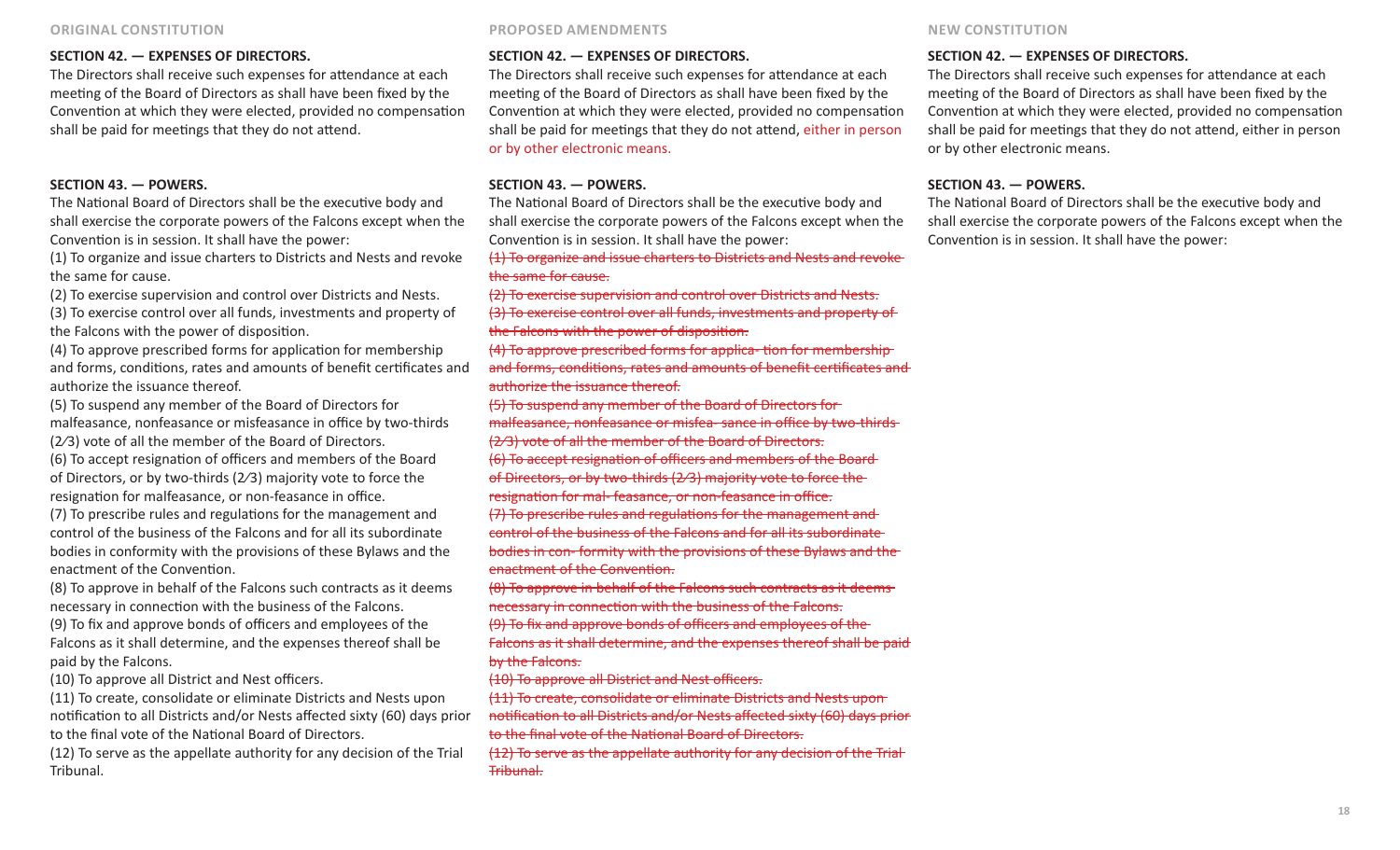(13) To fill vacancies in the Board of Directors created by resignation, removal, death or any other reason, by a secret ballot, and majority vote, except in the case of the office of the National President.

(14) To elect, by majority vote, a female from the Board of Directors as Chairperson of the Falconette Commission if the National Second Vice President is not female. The Election shall be held at the first National Board Meeting following the Convention.

(13) To fill vacancies in the Board of Direc- tors created by resignation, removal, death or any other reason, by a secret ballot, and majority vote, ex- cept in the case of the office of the National President.

(14) To elect, by majority vote, a female from the Board of Directors as Chairperson of the Falconette Commission if the National Second Vice President is not female. The Election shall be held at the first National Board Meeting following the Convention.

(1) To organize and issue charters to Districts and Nests and revoke the same for cause. When a Nest or District is created, consolidated or eliminated, all Districts and/or Nests affected shall be given notice sixty (60) days prior to the final vote of the National Board of Directors.

(2) To exercise supervision and control over Districts and Nests.

(3) To approve all Nest and District Officers.

(4) To exercise control over all funds, investments and property of the Falcons, including all subordinate units with the power of disposition.

(5) To suspend any member of the Board of Directors for malfeasance, nonfeasance or misfeasance in office by two-thirds (2⁄3) vote of all the member of the Board of Directors.

(6) To accept the resignation of officers and members of the Board of Directors, or by two- thirds (2⁄3) majority vote to force the resignation for malfeasance, or nonfeasance in office.

(7) To fill vacancies in the Board of Directors created by resignation, removal, death or any other reason, by a secret ballot, and majority vote. The replacement Director shall meet the same qualifications for a Director as stated in Section XXX and shall be a member of the District from where the vacancy occurs for at least one year prior to the election by the Board of Directors.

(8) To prescribe rules and regulations for the management and control of the business of the Falcons and for all its subordinate bodies in conformity with the provisions of these Bylaws and the enactment of the Convention.

(1) To organize and issue charters to Districts and Nests and revoke the same for cause. When a Nest or District is created, consolidated, or eliminated, all Districts and/or Nests affected shall be given notice sixty (60) days prior to the final vote of the National Board of Directors.

(2) To exercise supervision and control over Districts and Nests.

(3) To approve all Nest and District Officers.

(4) To exercise control over all funds, investments, and property of the Falcons, including all subordinate units with the power of disposition.

(5) To suspend any member of the Board of Directors for malfeasance, nonfeasance, or misfeasance in office by two-thirds (2⁄3) vote of all the member of the Board of Directors.

(6) To accept the resignation of officers and members of the Board of Directors, or by two- thirds (2⁄3) majority vote to force the resignation for malfeasance, or nonfeasance in office.

(7) To fill vacancies in the Board of Directors created by resignation, removal, death, or any other reason, by a secret ballot, and majority vote. The replacement Director shall meet the same qualifications for a Director as stated in Section XXX and shall be a member of the District from where the vacancy occurs for at least one year prior to the election by the Board of Directors.

(8) To prescribe rules and regulations for the management and control of the business of the Falcons and for all its subordinate bodies in conformity with the provisions of these Bylaws and the enactment of the Convention.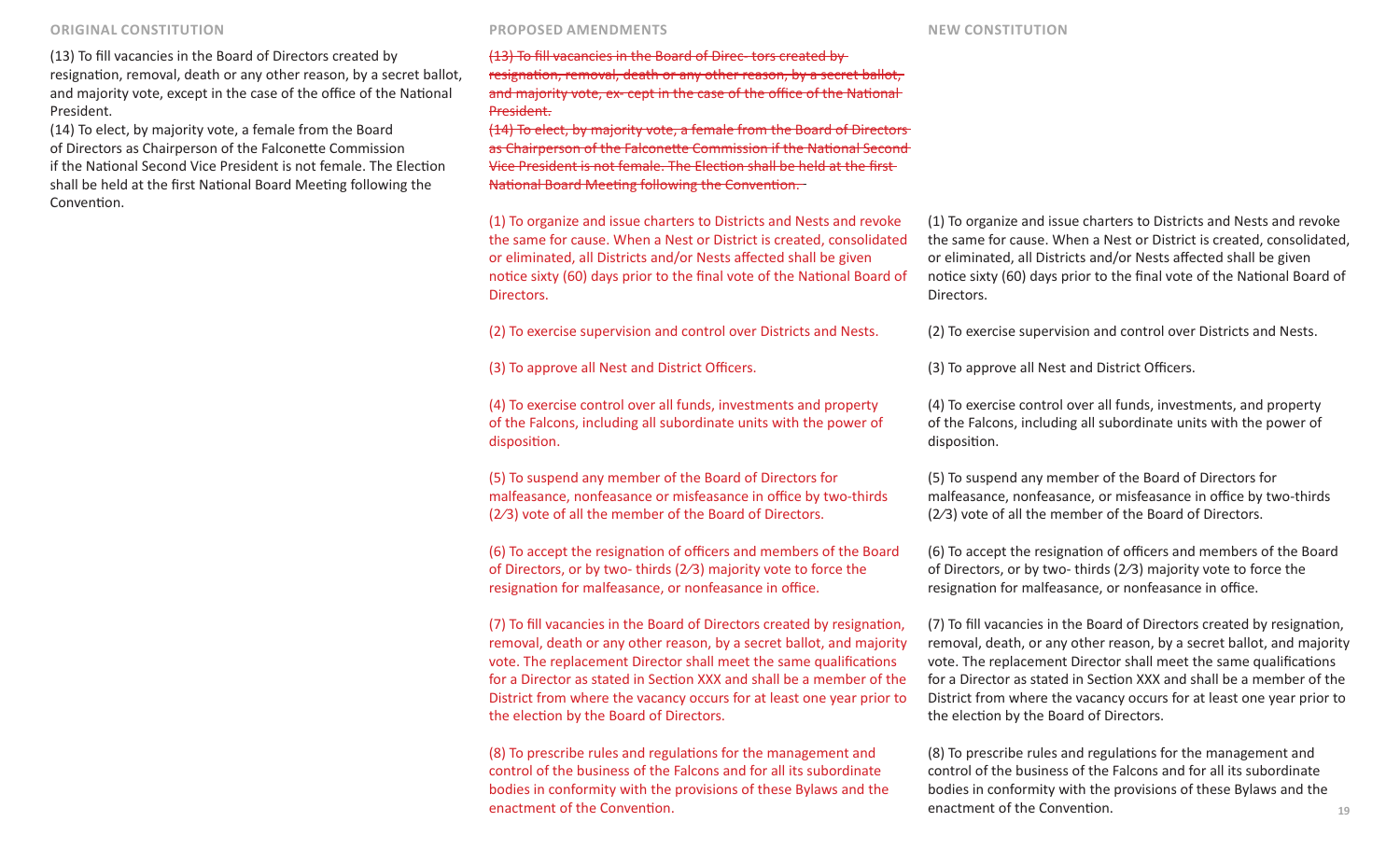### **SECTION 44. — DUTIES.**

It shall be the duty of the Board of Directors:

(1) To approve banks for deposit of funds of the Falcons which shall be withdrawn only on the signature of the National President and National Secretary/Treasurer or if either is unable to sign, then the National First Vice President.

(2) To approve and control all expenditures, funds and financial statements.

(3) To approve all actions and decisions of the Executive Board and appointed officials.

(4) To approve members. To suspend or expel any member after a Trial Tribunal decision has been rendered suspending or expelling such member.

(5) To approve all of the National President's appointments.

(6) To appoint an Actuary.

(7) To approve the hiring of any necessary employees and fix their compensation.

(8) To remove any employees for cause.

(9) To examine and pass upon all claims against the Falcons and direct the payment thereof.

(9) To approve on behalf of the Falcons such contracts as it deems necessary in connection with the business of the Falcons.

(10) To fix and approve bonds of officers and employees of the Falcons as it shall determine, and the expenses thereof shall be paid by the Falcons.

(11) To approve prescribed forms for application for membership and forms, conditions, rates and amounts of benefit certificates and authorize the issuance thereof.

(12) To serve as the appellate authority for any decision of the Trial Tribunal.

(13) To elect, by majority vote, a female from the Board of Directors as Chairperson of the Falconette Commission. The Election shall be held at the first National Board Meeting following the Convention. If there are no females on the Board of Directors, the Board shall choose a Falconette to be Chairperson from the Membership of the Falcons.

### **SECTION 44. — DUTIES.**

It shall be the duty of the Board of Directors:

- (1) To approve banks for deposit of funds of the Falcons which shall
- be withdrawn only on the signature of the National President and

National Sec- retary/Treasurer or if either is unable to sign, then the National First Vice President.

(2) To approve and control all expenditures, funds and financial statements.

(3) To approve all actions and decisions of the Executive Board and appointed officials.

(4) To approve members. To suspend or expel any member after a Trial Tribunal decision has been rendered suspending or expelling such member.

(5) To approve all of the National President's appointments.

(6) To appoint an Actuary.

(7) To approve the hiring of any necessary employees and fix their compensation.

(8) To remove any employees for cause.

(9) To examine and pass upon all claims against the Falcons and direct the payment thereof.

(9) To approve on behalf of the Falcons such contracts as it deems necessary in connection with the business of the Falcons.

(10) To fix and approve bonds of officers and employees of the Falcons as it shall determine, and the expenses thereof shall be paid by the Falcons.

(11) To approve prescribed forms for application for membership and forms, conditions, rates and amounts of benefit certificates and authorize the issuance thereof.

(12) To serve as the appellate authority for any decision of the Trial Tribunal.

(13) To elect, by majority vote, a female from the Board of Directors as Chairperson of the Falconette Commission. The Election shall be held at the first National Board Meeting following the Convention. If there are no females on the Board of Directors, the Board shall choose a Falconette to be Chairperson from the Membership of the Falcons.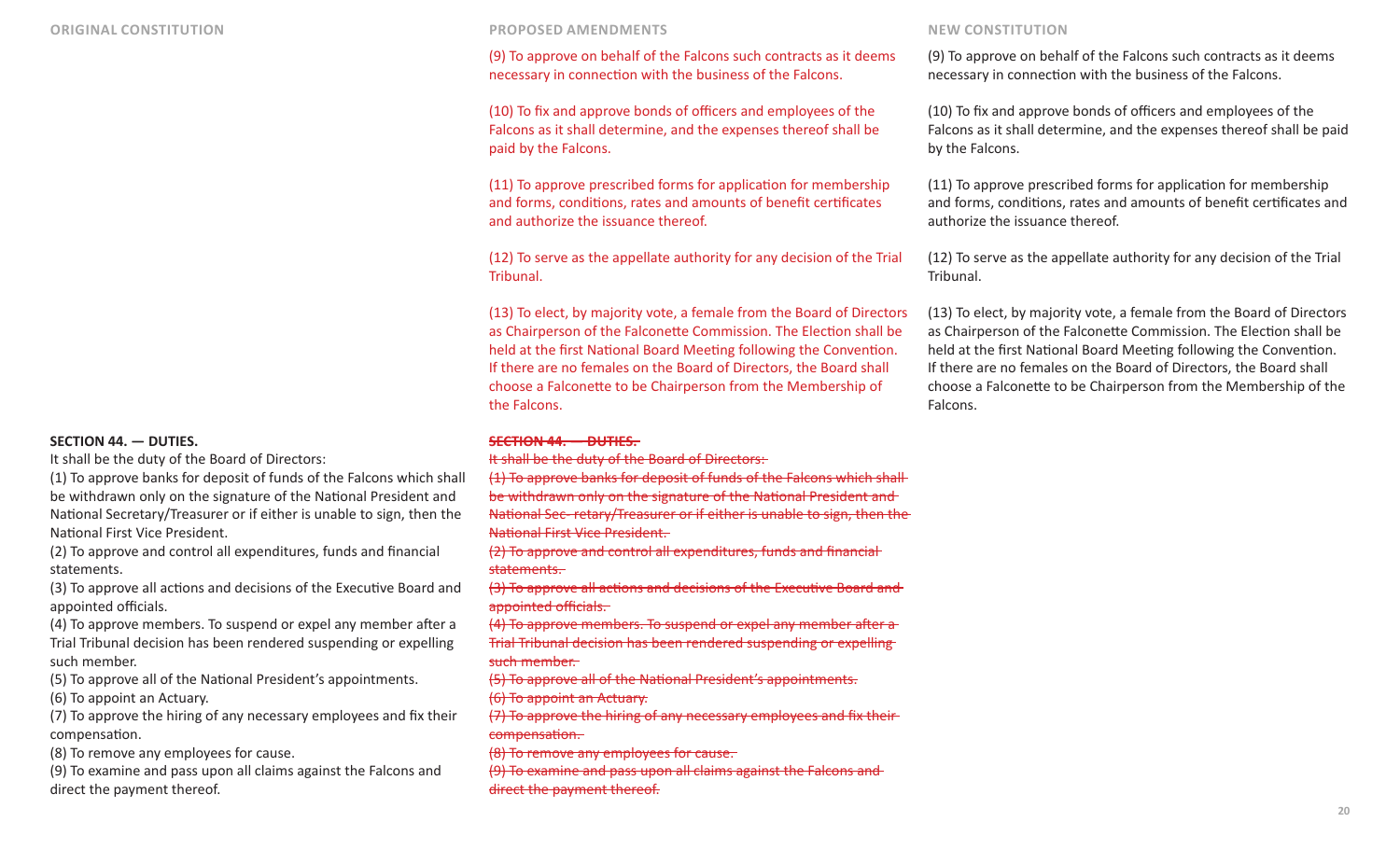(10) To maintain close contact with Nests in their Districts in their fraternal activities and programs.

(11) To perform such other duties as these Bylaws and Articles of Incorporation prescribe.

(10) To maintain close contact with Nests in their Districts in their fraternal activities and programs. (11) To perform such other duties as these Bylaws and Articles of Incorporation prescribe.

#### **SECTION 44. — DUTIES (BOARD OF DIRECTORS)**

The affairs of the Society shall be managed under the direction of the Board of Directors, between regular meetings of the Convention. The Board of Directors shall have the authority to provide rules and regulations for the extension and development of the Society and shall have all other necessary and incidental powers to carry out the objectives of the Society and such other duties as prescribed by these Bylaws.

The Board shall set forth the goals and objectives necessary to cultivate, plan and develop member services and fraternal programs of the organization.

The Duties of the Board of Directors are:

(1) To approve banks for deposit of funds of the Falcons.

(2) To approve and control all expenditures, funds and financial statements.

(3) To approve the rules and procedures for the acceptance of Members into the organization.

(4) To be responsible for the oversight of the National President. The Board can veto a Senior Executive Appointment by the President by a 2/3 vote of the Directors present at a meeting.

(5) To appoint an Actuary.

(6) To approve the compensation and benefits of the National President.

(7) To approve all employment agreements of the Falcons.

(8) To fix the bonds of such Officers as it deems necessary in such amount and in such manner as it shall determine, and the expense thereof shall be paid by the Falcons.

#### **SECTION 44. — DUTIES (BOARD OF DIRECTORS)**

The affairs of the Society shall be managed under the direction of the Board of Directors, between regular meetings of the Convention. The Board of Directors shall have the authority to provide rules and regulations for the extension and development of the Society and shall have all other necessary and incidental powers to carry out the objectives of the Society and such other duties as prescribed by these Bylaws.

The Board shall set forth the goals and objectives necessary to cultivate, plan and develop member services and fraternal programs of the organization.

The Duties of the Board of Directors are:

(1) To approve banks for deposit of funds of the Falcons.

(2) To approve and control all expenditures, funds and financial statements.

(3) To approve the rules and procedures for the acceptance of Members into the organization.

(4) To be responsible for the oversight of the National President. The Board can veto a Senior Executive Appointment by the President by a 2/3 vote of the Directors present at a meeting.

(5) To appoint an Actuary.

(6) To approve the compensation and benefits of the National President.

(7) To approve all employment agreements of the Falcons.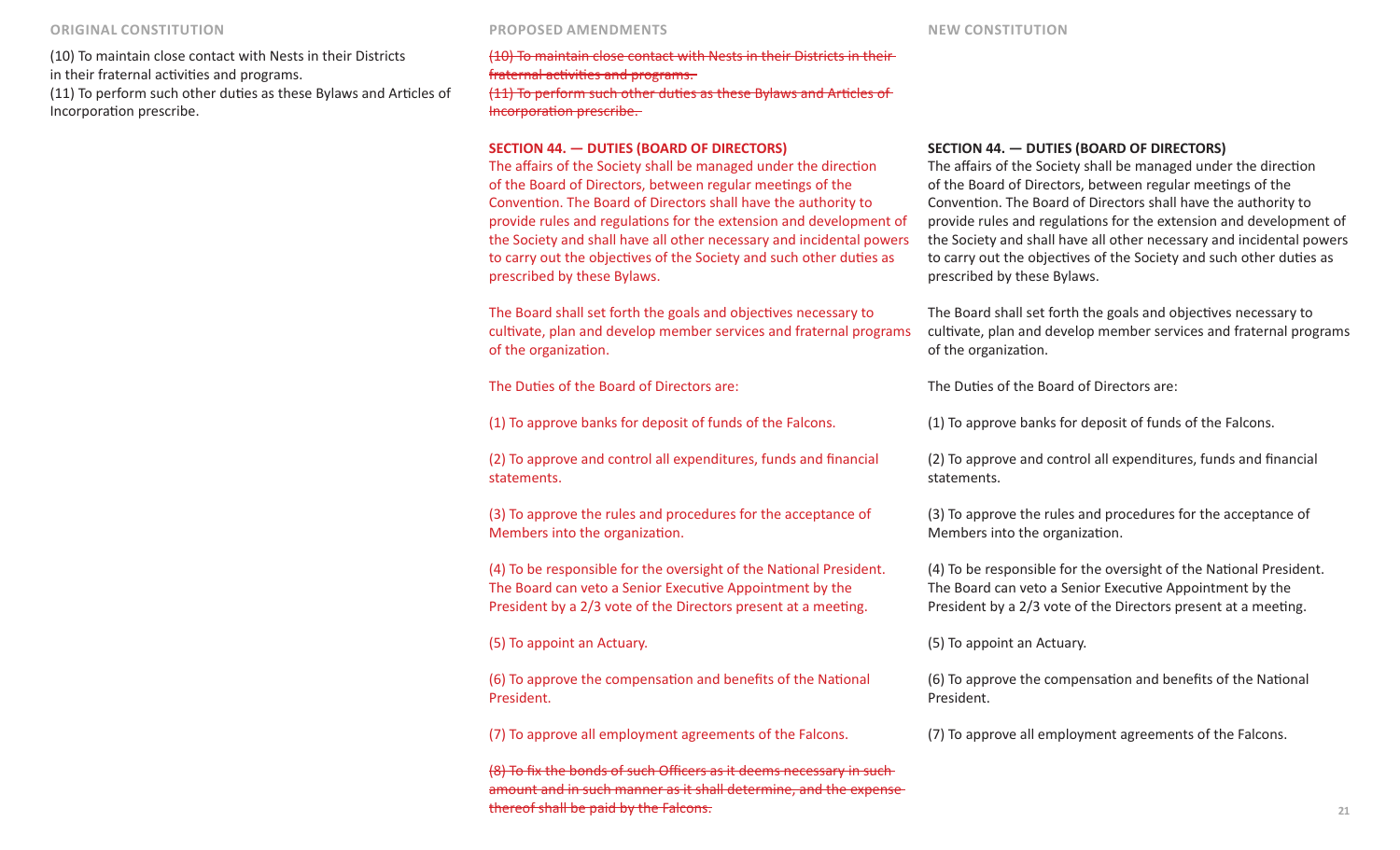# **SECTION XXX. — REMOTE ATTENDANCE. (District. To be added to the District Article)**

A District can allow Members to participate in Regular or Special Plenary Meetings of a District, Committee Meetings, or District Meetings, by telephone conference or other means of communication that allows all participants to simultaneously communicate with each other. The policies and procedures for allowing Members to participate remotely shall be determined by the District. A Member can participate in Regular or Special Plenary Meetings of a District, or Committee Meetings, by telephone conference or other means of communication when there is an election for the National Director, or an election of District Officers, whether at a District Convention or District Plenary Meeting, but is not permitted to vote in the elections as described.

# **SECTION XX. — REMOTE ATTENDANCE. (Nest. To be added to the Nest Article)**

A Nest can allow Members to participate in a meeting by telephone conference or other means of communication that allows all participants to simultaneously communicate with each other. The policies and procedures for allowing Members to participate remotely shall be determined by the Nest. A Member can participate in a Nest meeting by telephone conference or other means of communication when there is an election of officers, but is not permitted to vote in the elections as described.

#### **SECTION 136. — PHYSICAL CULTURE COMMITTEE.**

The Physical Culture Committee shall be composed of the National Physical Education Director/Directress and all Nest and District Physical Instructors and Instructresses. This Committee shall supervise all physical culture activities.

#### **SECTION 136. — PHYSICAL CULTURE COMMITTEE.**

The Physical Culture Committee shall be composed of the National Physical Education Director/Directress and all Nest and District Physical Instructors and Instructresses. This Committee shall supervise all physical culture activities.

#### **SECTION 136. — PHYSICAL CULTURE COMMITTEE.**

The Physical Culture Committee shall be composed of the National Physical Education Director and all Nest and District Physical Instructors and Instructresses. The Committee shall meet at least once a year to discuss youth programs and activities and recommend changes or new programs.

# **NEW SECTION XXX. — REMOTE ATTENDANCE (District. To be added to the District Article)**

A District can allow Members to participate in Regular or Special Plenary Meetings of a District, Committee Meetings, or District Meetings, by telephone conference or other means of communication that allows all participants to simultaneously communicate with each other. The policies and procedures for allowing Members to participate remotely shall be determined by the District. A Member can participate in Regular or Special Plenary Meetings of a District, or Committee Meetings, by telephone conference or other means of communication when there is an election for the National Director, or an election of District Officers, whether at a District Convention or District Plenary Meeting, but is not permitted to vote in the elections as described.

### **NEW SECTION XX. — REMOTE ATTENDANCE.**

(Nest. To be added to the Nest Article)

A Nest can allow Members to participate in a meeting by telephone conference or other means of communication that allows all participants to simultaneously communicate with each other. The policies and procedures for allowing Members to participate remotely shall be determined by the Nest. A Member can participate in a Nest meeting by telephone conference or other means of communication when there is an election of officers, but is not permitted to vote in the elections as described.

#### **SECTION 136. — PHYSICAL CULTURE COMMITTEE.**

The Physical Culture Committee shall be composed of the National Physical Education Director and all Nest and District Physical Instructors and Instructresses. The Committee shall meet at least once a year to discuss youth programs and activities and recommend changes or new programs.